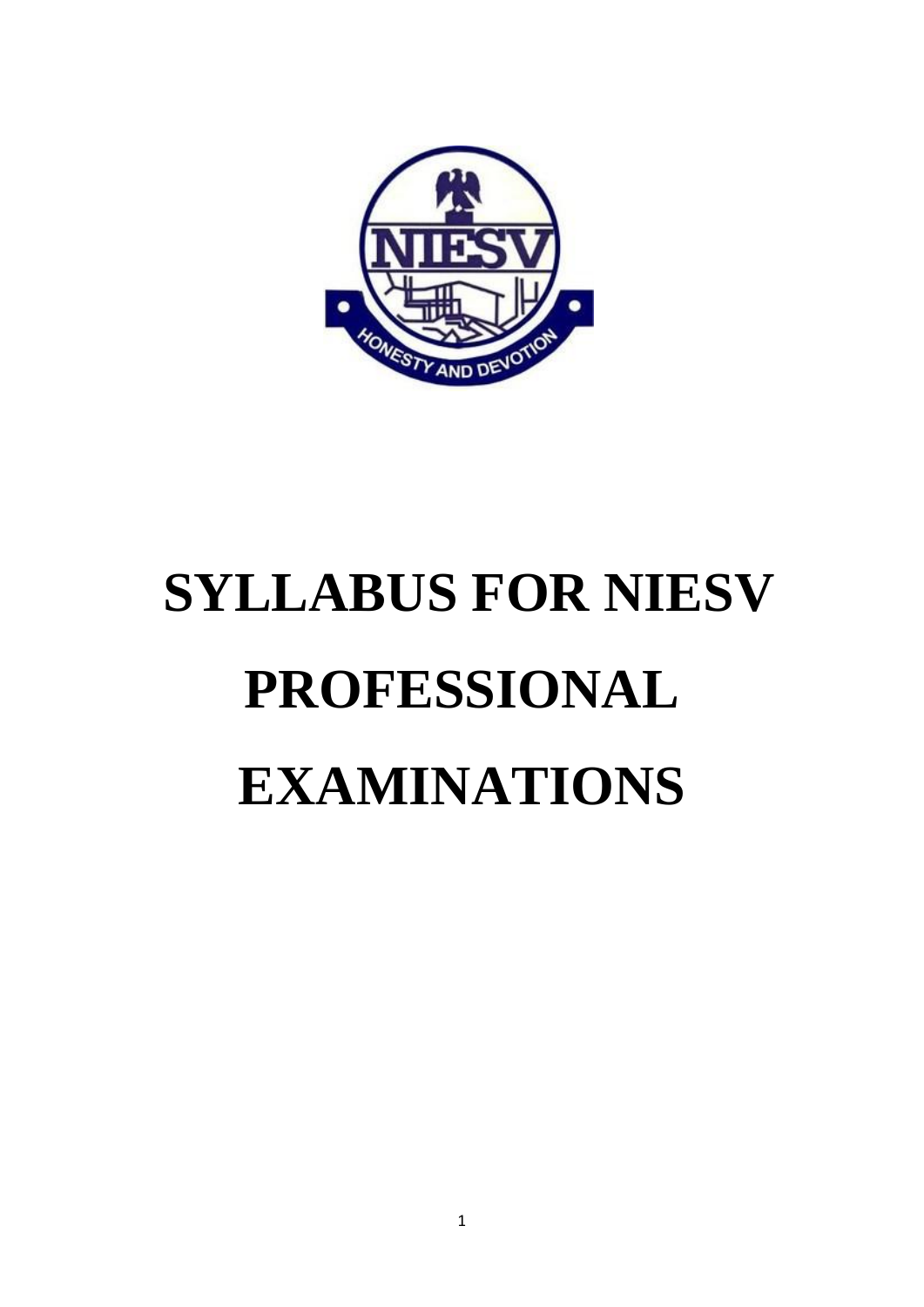# **FOUNDATION in Estate Management**

# **(Estate Assistant Scheme) for Holders of SSCE certificate or its equivalent**

# **FEM 101**

# **Real Estate Agency and Investment**

Definition and Forms of agency, Duties and Responsibilities of agents, Termination of agency contracts Definition and concept of marketing, Forms of marketing, Modern Trends in Real Estate Marketing, Professional Ethics in Real Estate Marketing **Investment** Concept and meaning of investment Types of investment Investment returns and concept of yields Property investment-nature and characteristics Property market-distinguishing features Property market analysis Financing of property investment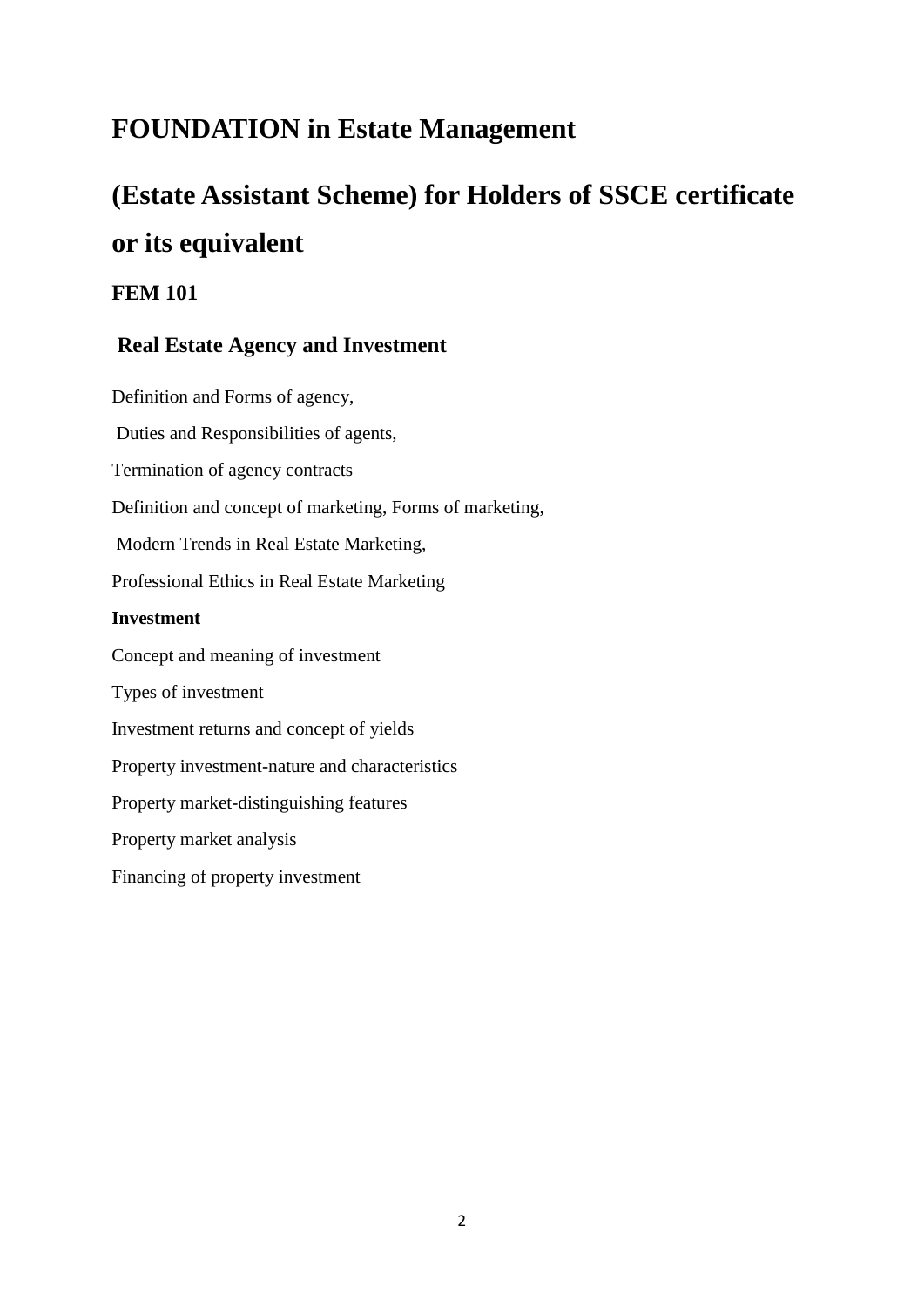# **FEM 102**

# **Mathematics**

Menstruation of Plane Geometry-Triangles, Quadrilateral, Circles, Trapezium, Rhombus etc

Theory of Quadratic Equation- Linear Equation, Simultaneous Equation

Basic Trigonometry- Measurement of Angles, Measurement of Length/Distance

Basis Geometry- Menstruation of Cubes & Cuboids' construction of line

Menstruation of Cylinder- Menstruation of prisms & pyramids construction of angles Longitude & Latitude, Menstruation of Spheres, Menstruation of Longitude, Menstruation of Latitude

Presentation of Data & Measure of Central Tendency

Series and Equalities-Arithmetic Progression, Geometric Progression, Fraction, Ratio & **Proportions** 

Indices and Logarithms-Index Notations, Laws of Indices, Logarithms

Measure of variation & probability, Set Theory, Ideas of set, Operation/combination of sets, Interpretation of set and Venn Diagram

#### **RECOMMENDED TEXTS**

Channon, J.B Smith A.M (2001) New General Mathematics for west Africa SS1 -SS3 Longman

Arigbabu A.A et al (2012) New Concept Mathematics for Senior Secondary School, LearnAfrica

Burnday J.B ( ) Further Mathematics

# **FEM 103**

# **Communication skills**

Explain the concept of language and characteristics of language, Language skills- speaking, and listening, writing, readings.

Functions of language and uses of English Language in Nigeria

Process of Communication and purposes of Communication

Relationship between communication and language

Types of correspondence e.g. letter, memo, circular, report e.t.c.

Parts of a letter, Features of formal and informal letter, Note taking/making techniques.

Methods of note-taking/making, Use of dictionary and the library

Type of information sources in the library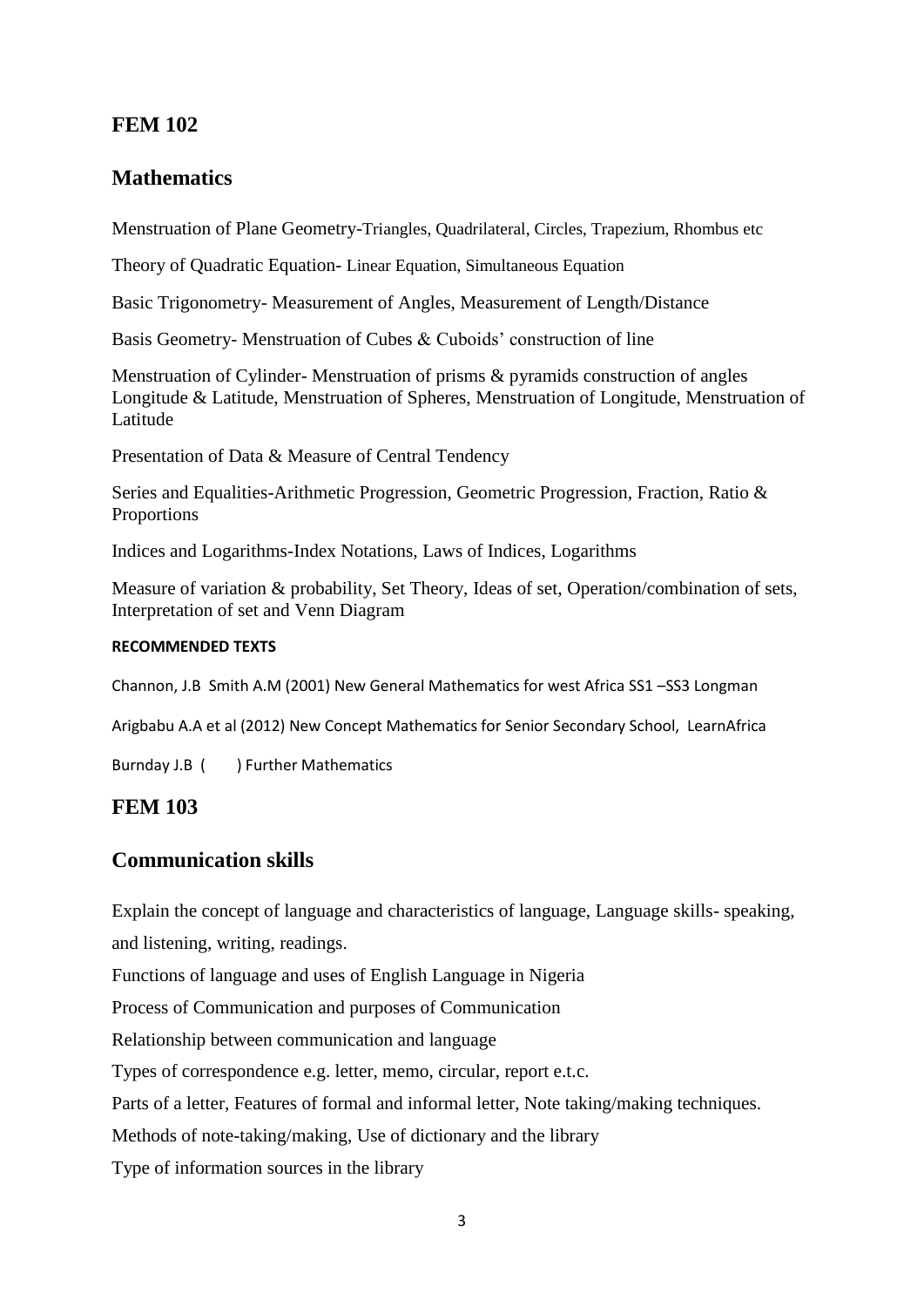# **FEM 104**

# **INTRODUCTION TO SURVEYING**

Basic principles and objectives of Land surveying and Surveying instruments Surveying Instruments Surveying Methods-Chain survey, Line Ranging and offset Measurement. Traversing with chain and compass and levelling Methods, Table survey Use of Contour maps and map reading Sources of errors in Linear Measurement and corrections Computation of areas and volumes, Land information and Geographic information system

#### **FEM 105**

### **Economics**

Definition and basic concepts

Theory of Demand and Supply, Price & consumer behaviour

Demand and Supply Elasticity of supply and demand and Concept of Equilibrium

PRICE & PRICE FUNCTION IN ECONOMICS -Relations hip between demand, supply & price. Theory of consumer Behaviour-Concept of Rationality, Meaning & Types of Utility Utility maximization, Law of diminishing marginal Utility, Monopoly and competition. THEORY OF PRODUCTION - Meanings & types of production. Factors of production, Concept of Average, total and Marginal product, Law of proportion

Law of Returns to scale, Specialization and division of labour, Concept of cost, Theory of Rent and Types of Rent. BUSINESS ORGANIZATIONS- Definition & types of Business organization, Private and Public Enterprise, Similarities and difference between private and public Enterprises, Private and public limited companies.

POPULATION THEORY AND LABOUR MARKET- Definition and population types, Malthusian theory of population, Factors Affecting population distribution, Rural - Urban population migration, Meaning, Causes, Effects

MARKET STRUCTURE-Concept of market, Types of market structure, Perfect, monopolistic and other market competitions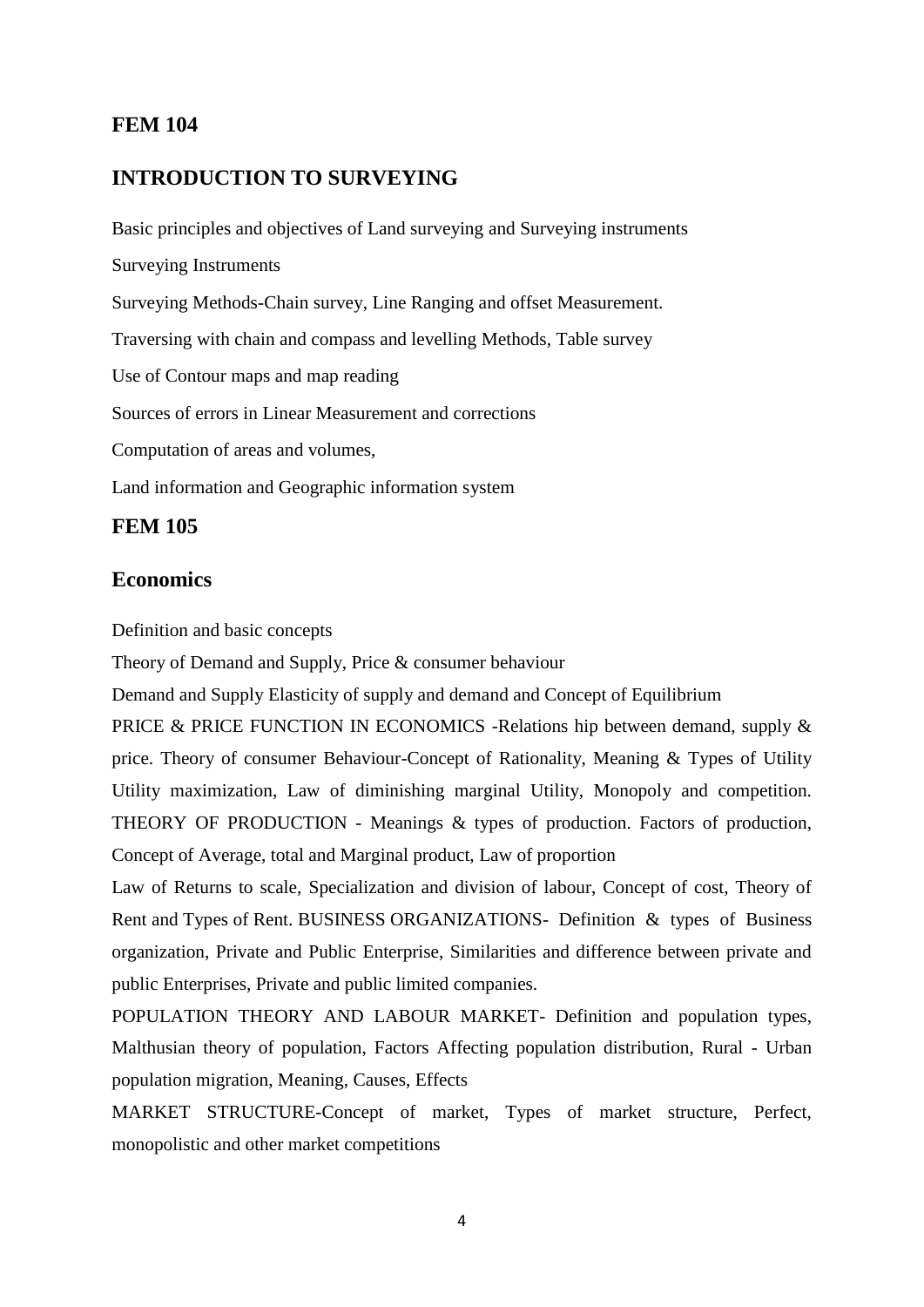MONEY & INFLATION-Definition and basic concepts, Characteristics & function of Money, Inflation, deflation, Price Index

PUBLIC FINANCE-Meaning and basic concepts, Objectives of public finance, Sources of Government Revenue, Definition of Tax and types, Incidence and effect of Tax, Government Budget, National Debt

ECONOMIC SYSTEMS-Types of Economic systems, Capitalism, Socialism, Communism, Welfarism, Mixed Economic System, Traditional Economic systems

FINANCIAL INSTITUTIONS-Definition & basic, Traditional financial inst modern financial institutions, Central Bank, Commercial Banks, Development Banks, Merchant Banks, Mortgage Banks, Insurance companies, The Stock Exchange, The Money Market, The capital market

#### **Economics**

O.A Lawal(1985) Success in Economics, John Murray, London

D.O Eyiyere(1980) Economics Made Easy Quality Publishers, Benin city

Richard G. Lipsey and Alec Chrystal (1995) An Introduction to Positive Economics, Oxford

Samuelson Paul and William Nordhaus (2004) Economics -An Introductory Analysis, McGraw-Hill

Hanson J.L. (1968) A Textbook of economics, MacDonald & Evans 1968

# **FEM 106**

# **Introduction to Building Construction**

Architectural graphics- drawing equipments, standard symbols used for plan drawing. Letting, scales, dimensions and sketching of building plans

Preliminary operations of building-Site clearance, setting-out, Site layout and site organization, Excavation

Building Materials-Types and properties and Factors influencing choice of building materials

Soil testing- Soil types, Soil test and choice of foundation.

Foundation types- Moisture-Damp proofing- function, course, membrane, materials and construction

Hardcore- material and functions

Blinding-specification and function

Termite treatment in foundation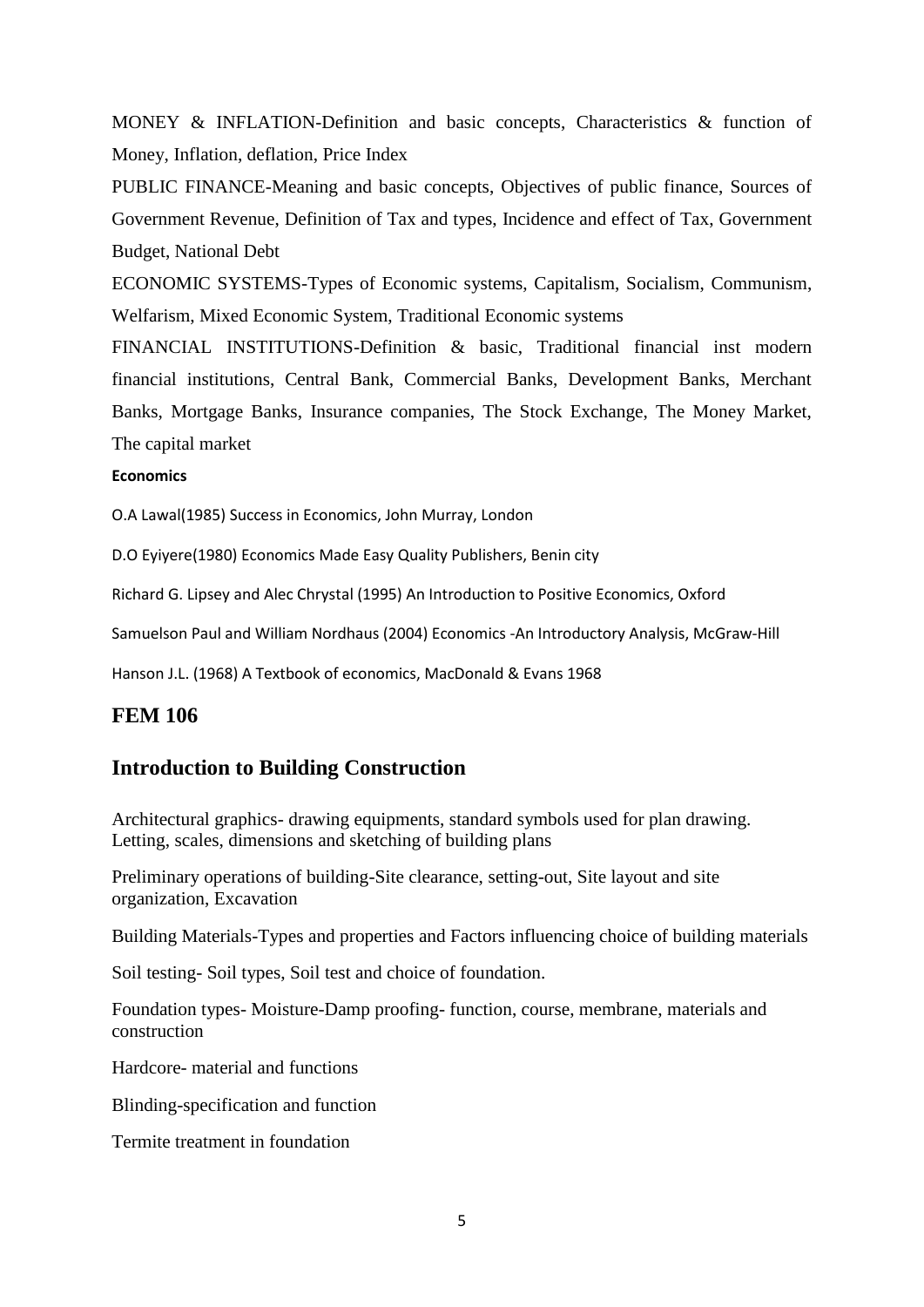# **Professional Qualifying Examination Part One (PQE1)**

#### **PQE 101- Mathematics & Statistics**

Mensuration of Plane Geometry

Theory of Quadratic Equation-Linear Equation and Simultaneous Equation

Basic Trigonometry, Basic Geometry. Cubes & Cuboids' construction of line etc

Longitude & Latitude, Statistics Presentation of Data & Measure Central Tendency etc

Series and Equalities - Arithmetic and Geometric Progression

Fraction, Ratio & Proportions- Indices and Logarithms

Measure of variation & probability

Set Theory

#### **RECOMMENDED TEXTS**

#### **Maths**

Channon, J.B Smith A.M (2001) New General Mathematics for west Africa SS1 –SS3 Longman

Arigbabu A.A et al (2012) New Concept Mathematics for Senior Secondary School, LearnAfrica

Burnday J.B ( ) Further Mathematics

#### **Statistics**

Douglas Shafer and Zhiyi Zang Introductory Statistics

Frank O and Jones R (1993)Statistics Pitman Publishing London

Onwe O.J Statistical Methods for Business and Economic Decisions- A practical Approach, Lagos-Samalice

#### **PQE 102- Legal Studies**

Element and source of law Nigerian customary law Federal and state legislations and legislative powers Subordinate Legislation (Bye laws) The nature of judicial process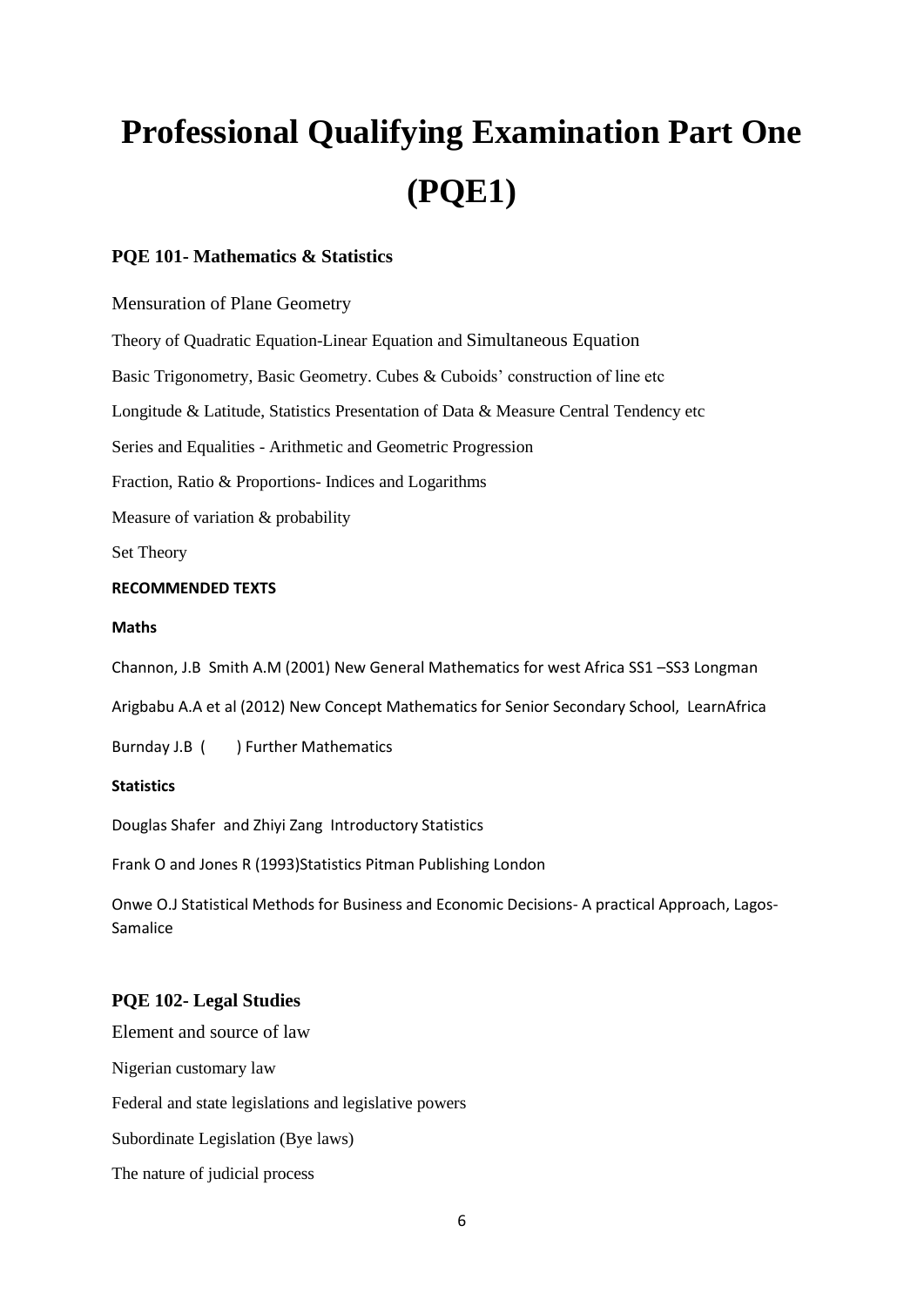General principles of Equity and Rule of Law

LAW OF CONTRACT-Formation of contract, Contractual capacity, Mistakes and misrepresentation, Fraud in contract, Remedies for breach of contract, privities of contract.

LAW OF TORT, Definition and General principle. Liabilities in Tort, Trespass, Nuisance, Negligence,

Law of Agency

#### **PQE 103- Introduction to Estate Management**

Definition, Scope and philosophy of Estate management

Historical development of Estate Management

Estate management Education-contributory disciplines such as law, economic, finance etc.

Aspects of Estate management profession

Role of Estate management in Economic, socio-political, and Environmental development Meaning and Concepts of land

Origins and theories of land ownership-motives for owning land, motives of owning land and Interests in land-freehold, leasehold, assignment, sublease, easement, profit, rent, profit etc.

Types of properties-residential, commercial, agricultural etc

Returns from land-ground rents, rack rent, and profit rent etc.

Types of tenancy-monthly, quarterly, yearly etc

Traditional practice of land management

Estate formation, planning and Control, Private and public estate

Market survey and analyses

#### RECOMMENDED TEXTS

*G.O Olayonwa Property Management-Principles and Practice*

*Chika Udechukwu Real Property Management*

*Michael Thorncroft Principles of Estate Management*

#### **PQE 104-Economics**

DEFINITION AND BASIC CONCEPTS

Theory of Demand and Supply-elasticity and equilibrium,

Price system –theory of Consumer behavior-Concept of Rationality, Meaning & Types of Utility, Utility maximization, Law of diminishing marginal Utility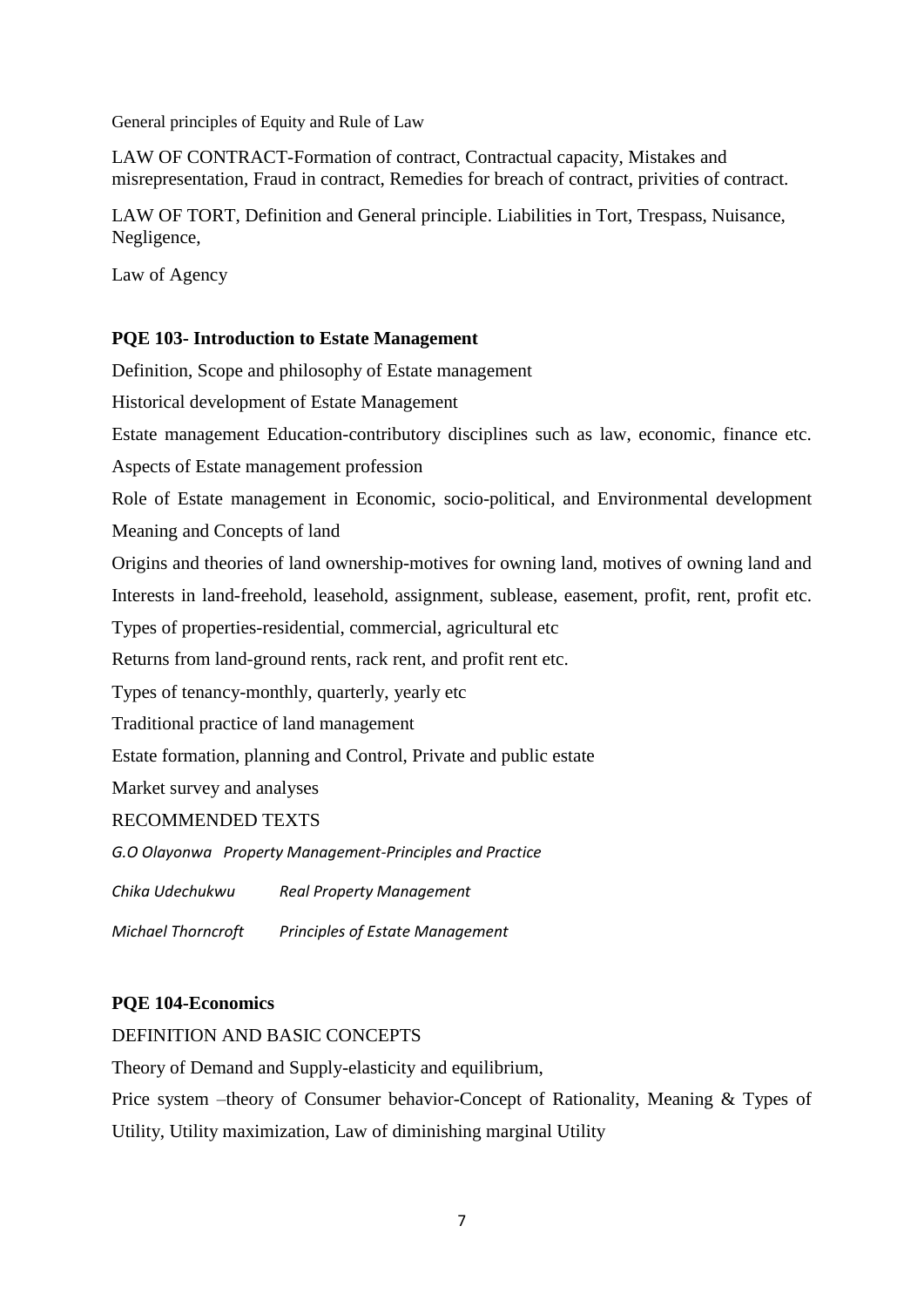THEORY OF PRODUCTION – factors of production, Concept of Average, total and Marginal product, Law of proportion, Law of Returns to scale, Concept of cost, Specialization and division of labour

Market structure-Monopoly, perfect competition, oligopoly etc

BUSINESS ORGANIZATIONS- Definition & types of Business organization, Private Enterprise, Public Enterprise, Similarities and difference between private and public Enterprises, Private and public limited companies.

POPULATION THEORY AND LABOUR MARKET- Definition and population types, Malthusian theory of population, Factors Affecting population distribution, Rural - Urban population migration.

MONEY, & INFLATION-Definition and basic concepts, Characteristics & function of Money, Inflation, inflation price index

PUBLIC FINANCE- taxation and fiscal policy

ECONOMIC SYSTEMS- Capitalism, Socialism, Communism, Welfarism, Mixed Economic System, Traditional Economic systems

FINANCIAL INSTITUTIONS-, Definition & basic, Traditional / modern financial institutions-

 Central Bank, Commercial Banks, Development Banks, Merchant Banks, Mortgage Banks, Insurance companies,

The Stock Exchange, The Money Market, The capital market etc

#### **Economics**

O.A Lawal(1985) Success in Economics, John Murray, London

D.O Eyiyere(1980) Economics Made Easy Quality Publishers, Benin city

Richard G. Lipsey and Alec Chrystal (1995) An Introduction to Positive Economics, Oxford

Samuelson Paul and William Nordhaus (2004) Economics -An Introductory Analysis, McGraw-Hill

Hanson J.L. (1968) A Textbook of economics, MacDonald & Evans 1968

#### **PQE105- Accounting**

Principles and Methods of bookkeeping, Principles of Double entry, The use of books-Journal and ledger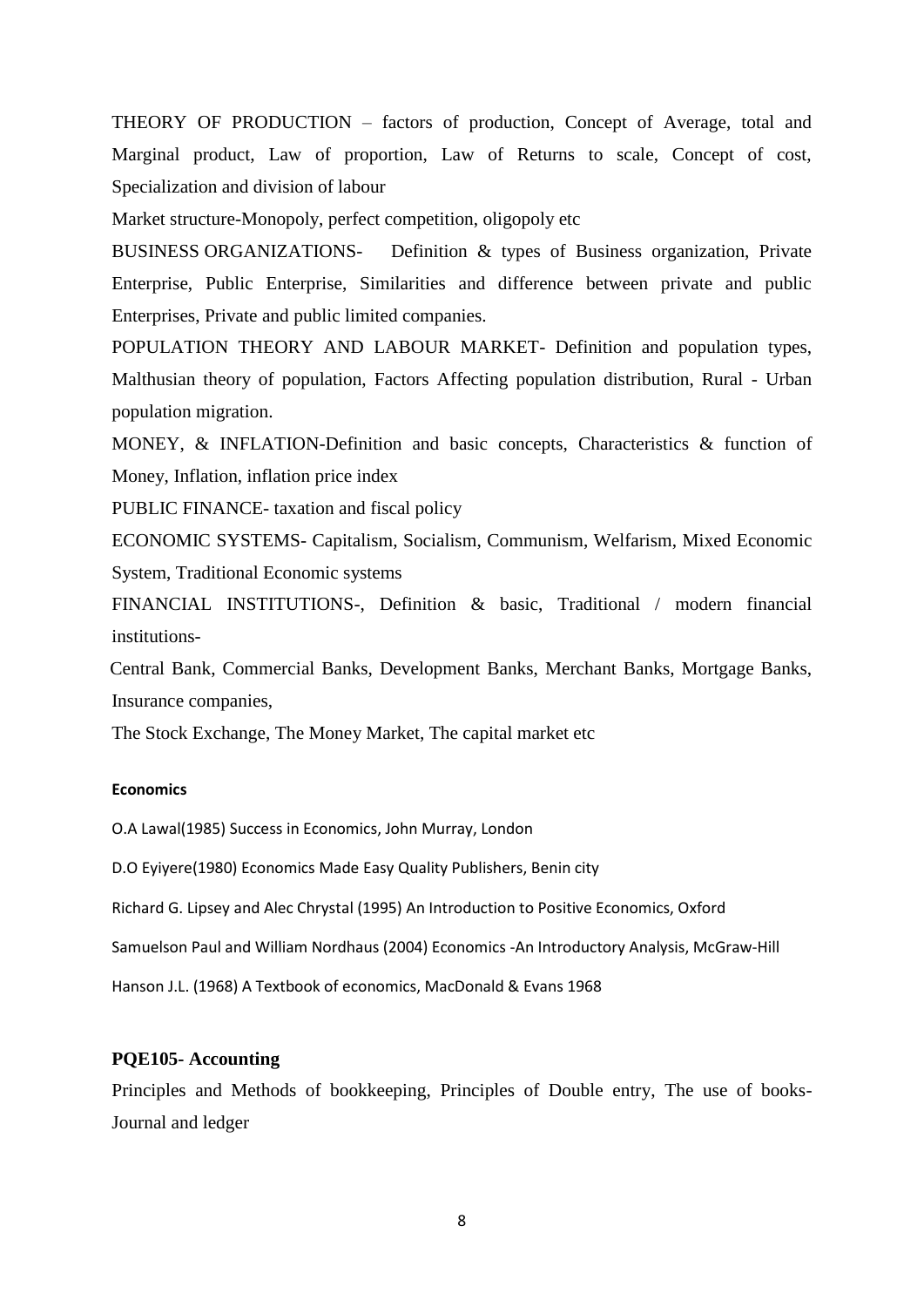Forms of Account, Trading, profit and loss Account. Balance sheet, Trial balance and Final account

Interpretation of accounts in term of income, expenditure, revenue and single entry

Receipts and payments account Income and Expenditure

Sole Proprietorship Accounts, Partnership Accounts, Limited liability Accounts

### **PQE 106- Introduction to Construction and Surveying**

SECTION A (BUILDING CONSTRUCTION)

Draughtsmanship signs and symbols

Architectural graphics, Building forms and styles

Scale rules and dimensions- letting etc. Preliminary operations -Site clearance, Setting out, Site layout and site organization, Excavations.

Building Materials-Types and properties, Factors influencing choice of building materials

Soil testing, Soil types, Soil test and choice of foundation

Moisture rising and seepage in foundation-Damp proof membrane materials and function, Damp proof course material and construction

Hardcore material and functions, Blinding-specification and function

Insect treatment in foundation

SECTION B (Land Surveying)

Basic principles and objectives of Land surveying-Surveying Instruments, Surveying **Methods** 

Line Ranging and offset Measurement

Traversing with chain and compass, Level and levelling Methods

Use of Contour maps and map reading

Sources of errors in Linear Measurement and corrections

Computation of areas and volumes

Use of plan metre and computing scales;

Basic principles of Geographic and Land Information Systems (GIS & LIS)

#### *Introduction to Surveying*

*James A. Anderson and Edward Mikhail (1984) Introduction to Surveying McGraw Hill*

*Paul Richard Wolf (2002) Elementary surveying-An Introduction to Geomatics Prentice Hall PTR*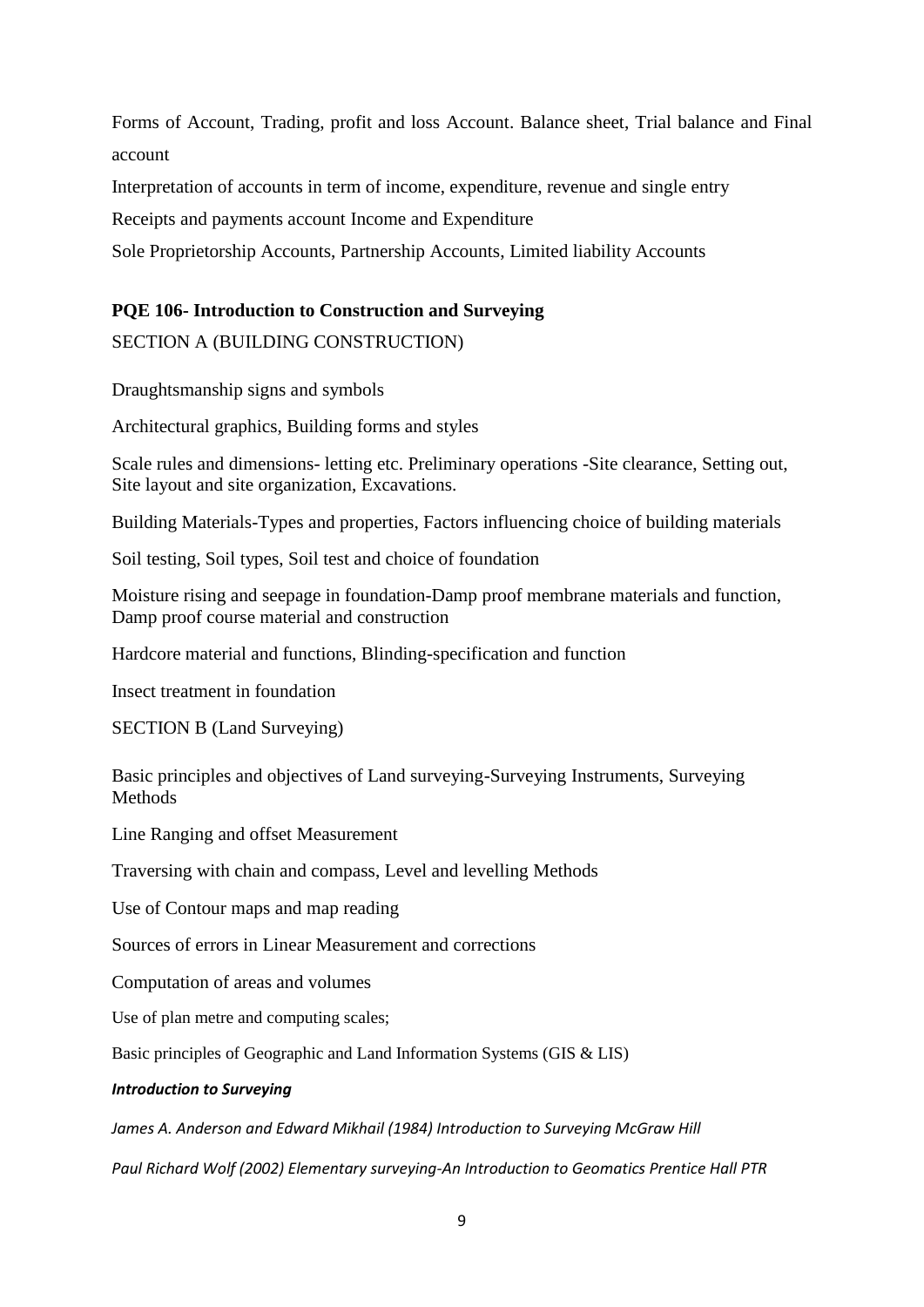#### **PQE 107 – Introduction to Valuation**

Meaning and concepts of value, Economic thought on value Incomes, price and costs and their relation to value Definition and purposes of valuation and functions of a valuer Factors affecting value- economic, institutional, geographical, sociological, environmental, political, legal Principles governing interest rates and yield. Simple and compound Interests Calculation -Mathematical method of constructing valuation tables Various interests in land Different types of valuation e.g. statutory non-statutory, objective and subjective Valuation terminology e.g. rents, outgoings, rate of Interest etc. Methods of valuation Valuation process e.g. Field inspection, tools and data gathering and market survey.

# **PQE 108 Land Economics**

Meaning of land economics and scope

Economics pri**n**ciples applicable to land-law of diminishing return, distinction between capital and land, Land as a commodity, division of labour (geographical specialization) comparative cost advantage etc.

Concepts of Land-Attributes of land – Economics, physical, institutions

Land market- Demand and supply for land and various uses of land.

Compatibility and incompatibility in Land Use

Population and use of land

Rent theories -Von thunen, David Ricardo, William Alonso, etc Economic rents, transfer earning, contract rents etc.

Macro and Micro factors in land use determinants.

Concept of highest and best use

Theories of Land use patterns.

Effect of zoning on land values- Accessibilities and Complementary of land use

Land resources classifications.

Proprietary Land unit

R.G. Barlowe Land Economics

10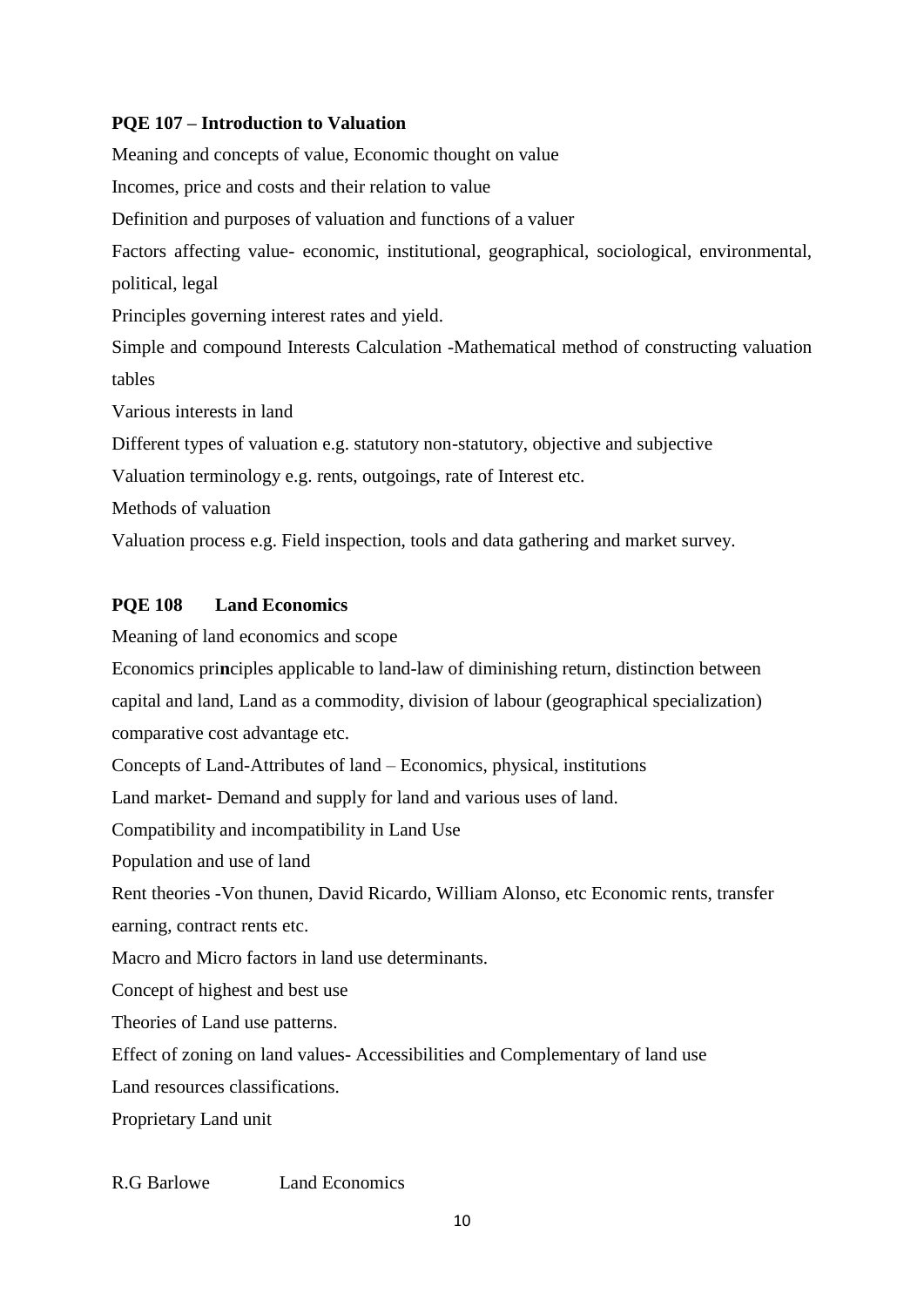# **Professional Qualifying Examination Part Two (PQE2)**

#### **PQE 201- Urban Land Economics**

#### **Urban Land Economics**

Urban Economics-meanings Cities and their structures-cost and benefits Theories of Economic development-Location theories and urban hierarchy- economic of location, central place theory, location of decisions of firm, industries, household Agglomeration economics Theories of Land use and Land value- Compatibility and incompatibility in Land use, Succession in land use, urbanization, urban growth and poverty. Urban housing, social housing Population and land use, Crime etc.

#### **PQE 202 - Legal Studies II**

Functions and relationship of the three tiers of government (Federal, State and Local)

The rule of law- Principles of delegated legislation, Public services, public corporation and quasi government

Important of Privatization and commercialization

Local government system

Administrative plans and tribunals of enquiries function and power of administration.

Role of police force and public complaint commission

Land and concepts such as leases and covenants-

Types of leases, creation, terms & conditions of lease

Concept of covenant and Types of covenants,-

Tenancy and issues in tenancy, licences easement etc

Land lord and tenants legislation

Land tenure system in Nigeria

Dispute Resolution Methods-Litigation, Arbitration and award, Negotiation, Mediation, Conciliation etc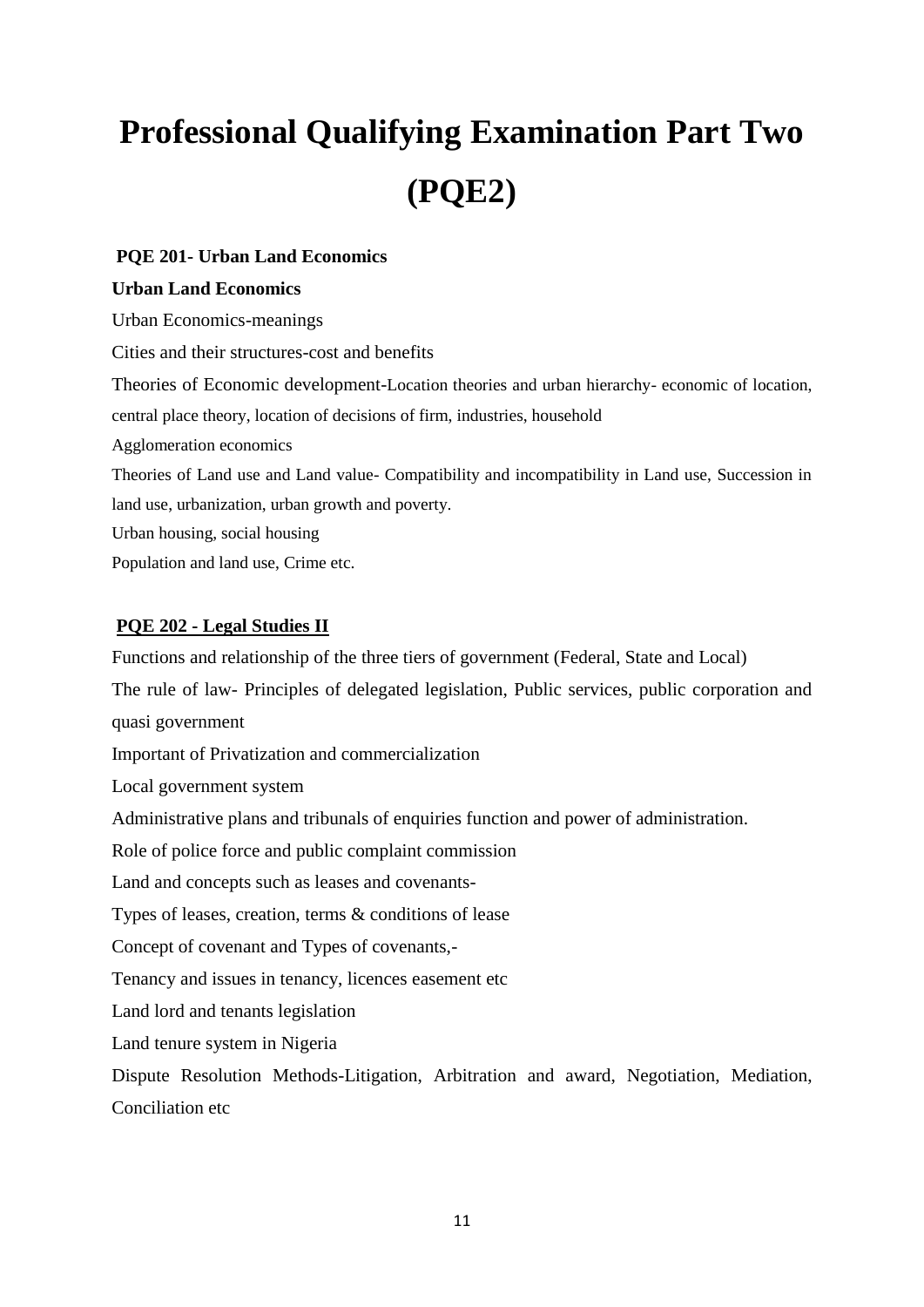#### **PQE 203 -Building Construction**

Different element and components of buildings-substructure to superstructure

Sketch various building components.

Elements of modern techniques of construction

Materials and their characteristics-stones, ceramics, concrete, timbers and their products

Different requirements of building components- Functions of the buildings and elements

Types of foundations and their construction-Construction detail in block and brick works, bonding, cavity construction, reinforcement, jambs & reveal.

Masonry and its different kinds

Seasoning of timber and the different types

Foundation, ground floors, bricks and block walling, lintel, and arches, doors and windows, roofs, stairs

#### **PQE 204 -principles of valuation**

**P**roperty Market**-** Characteristics of property market

Comparison of property market with other forms of investment

Types of property investment, the structure and operation of the investment market

Economic returns to landed property- concepts of rents, types of rent, factors influencing rents- demand and supply.

Outgoings- components of outgoings

Yield and types of yield, factors influencing yield, various interests in land e.g. freehold, lease hold, sub leasehold etc. Methods of valuation-market approach (Comparison), Investment Method, Profit, residual and contractors.

Use of valuation Tables and alternatives to the use of valuation tables

Valuation of various interests in landed properties. Valuation involving deferred receipts and payments. Virtual or sitting tenants, rack rental values and future capital payment and receipts.

Capital expenditure and premium

Economic and institutional factors affecting land and land resources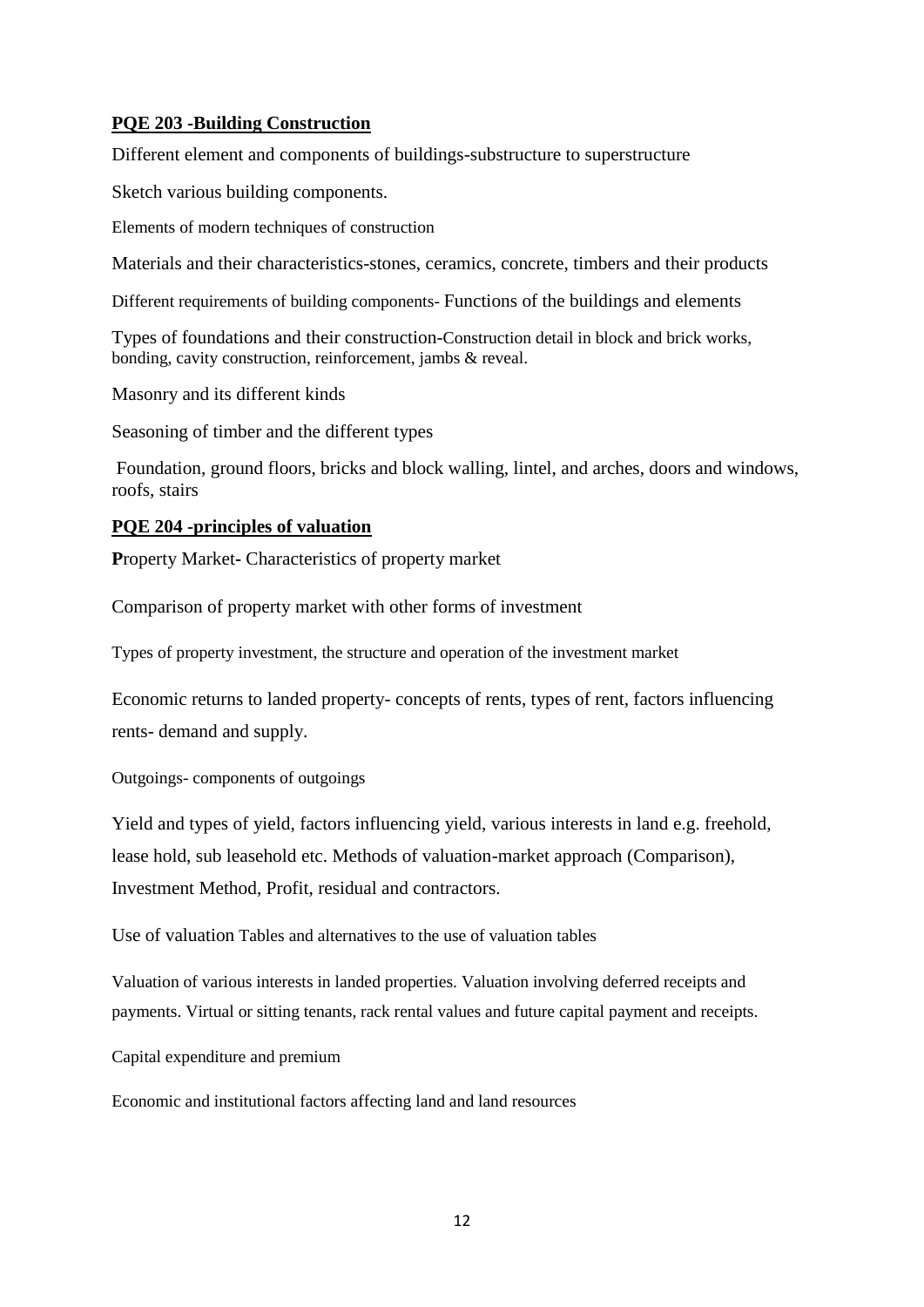## **PQE 205 -Principle of urban & Regional Planning**

Historical evolution of planning

Objectives of urban & Regional Planning and Components of planning

Relationship between planning as a profession and Estate Surveying and Valuation discipline Planning agencies and authorities in Nigeria, Development control and public participation in planning

Urban planning theories, Planning models and techniques and Concept of city

Rationale of Land use planning. Land use management system- Building code and regulations, Development Plan, Intensity of Development, Development Parameters, Systems and Procedures of plan approval, density, zoning, sub-division, development control etc. Planning and land values, site layout and analysis,

Urban and regional Act and laws

Planning process- Regional consideration in planning-

Housing, population, employment, leisure and recreation etc. .

Understand planning problems of large metropolitan.

Concepts of small & medium size towns & villages

Understand the concept of region, types, its delineation and development

Traffic and transportation planning,

### RECOMMENDED TEXTS

| A.E Telling  | Planning law and Procedure       |
|--------------|----------------------------------|
| Kefas Jiriko | Urban master planning in Nigeria |
| R.G Barlowe  | Land economics                   |
| L.B Achi     | Urban design in Nigeria          |

# **PQE 206 -PROPERTY RATING & TAXATION**

Definition of taxation, Principles and Canons of taxation

Types of property tax and the methods of taxing proprietary interest in land

Effect of property tax on physical planning

Characteristic of land which make it convenient to levy taxes on it and the various method of taxing proprietary interest in land

Elementary principle of public/national finance and distinction between central, state & local government taxes & levies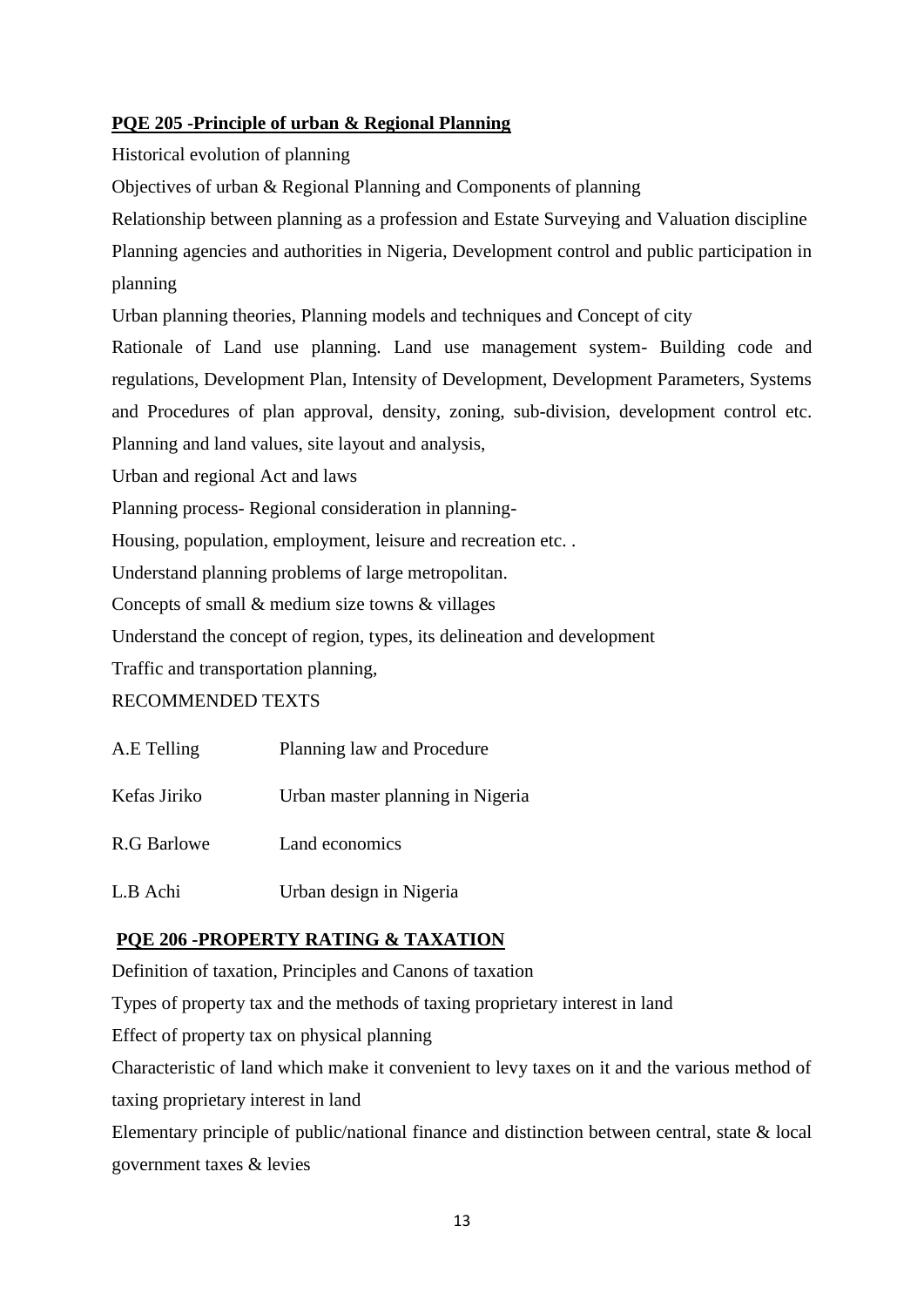History of property Rating in Nigeria

System of Rating in Nigeria- purposes, principles, methods of assessment, procedures and the rating laws.

Challenges of Property rating as a source of revenue for Local Government in Nigeria

#### **PQE 207- RURAL ESTATE MANAGEMENT & ENVIRONMENT**

Introduction to agriculture and farm production systems -farm, forest, and farm houses etc. Agricultural productions- crops cultivation, animal husbandry, and aquaculture etc Economics of agricultural production, agricultural policy and planning, primary production in agriculture and forestry

Soil-Types of soil and classifications, Soil factors in real property development

Role of agriculture and national development

Farm management and rural valuation

Agricultural tenancies; rural asset valuation and appraisal; rural estate taxation and planning; forestry and woodland management for timber

Comparing land use pattern between rural and urban- urban fringe

Agricultural resource appraisal, including the use of farm buildings and fixed equipment, diversification and new enterprises-Landscape, habitat, and sporting objectives

Rural conservation and environmental considerations including policy, environmental assessment and protection

Rural land tenure and challenges of rural development

Environmental resources management Causes and consequences of Environmental degradation-Desertification, Erosion, flood, etc.

Environment agents such climate, vegetation, soil, minerals etc. Pollution and Waste management

Impact of industrialization, commercial and other man activities on the environment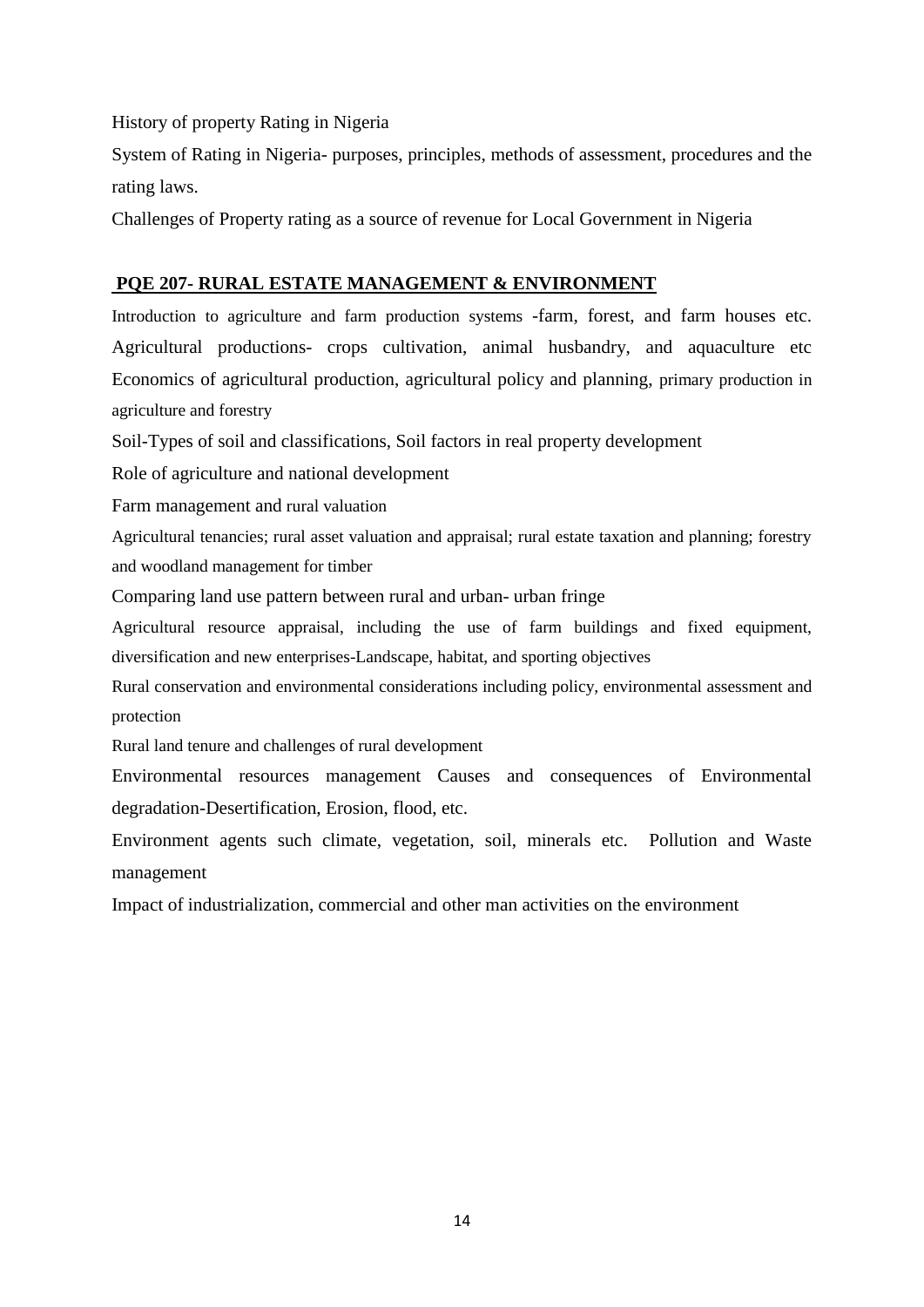# **PROFESSIONAL QUALIFYING EXAMINATION PART THREE (PQE3)**

# **PQE 301 - Property Development**

Concepts of Development & re-development, Effect of planning on physical development. Understand the development team and development process.

Explain the legal, construction, Economic social & technical framework involved in development.

Public & private control over physical development, Limitation and Constraints

Sources of financing real estate development – traditional and contemporary

Preparation and Evaluation of development proposal

Objective of investment and development decision

Feasibility and viability indicators Types of viability–conclusive and compelling

Techniques of appraising feasibility and variability appraisals – break even valuation, developmental valuation, cash flow analyses, Discounted cash flow, internal rate of returns, (ERR), Net present value (NPV), Internal rates of returns (IRR), payback periods, profitability index, accounting rate of return, sensitivity test.

Follow up appraisal techniques-monitoring and evaluating

Feasibility and viability reports writing

Environmental consideration in property development: Site analysis, Environmental impact assessment and its importance

Soil test, load bearing and other Environmental Surveys required before development. Understand, utilities, amenities and facilities provision requirement within the built Environment.

### RECOMMENDED TEXTS

*David Isaac Property Development* 

*Nathan S. Collier, Courtland A. Collier and don Halperin (2007) Construction Funding- The Process of Real Estate Development Appraisal and Finance, john wiley & sons Inc*

*Land Use Act 1978*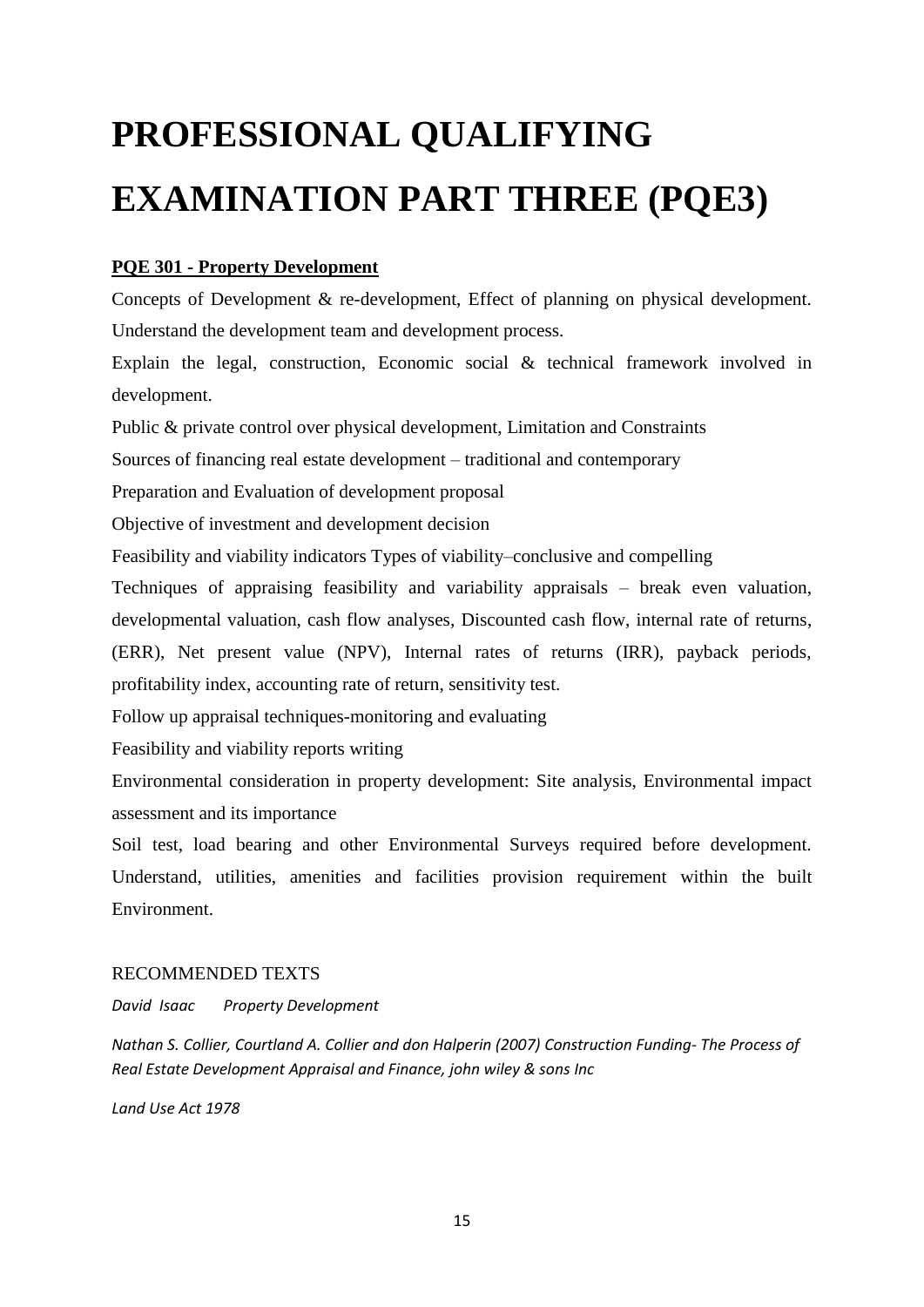#### **PQE 302 -Property and Facility Management**

#### **Section (a) Property Management**

#### Concept of property management

Management functions in relation to real estate and land Housing and fiscal policies of government, e.g. rent control Edict, landlord and tenant Act, Recovery of premises Act. Lease control, controlling use or change of use etc and their effects on property management. Functions of various Federal and State Government agencies dealing with land matters. Understanding Land Use Act and its effect on Land use, allocation and development. Marketing of real property or space, property insurance, selecting tenant, leasing advice, tenancy administration, rent collection, lease negotiation and renewal

Service charge and administration

Portfolio management

Estate Agency types, its creation and the duties of the parties in agency and their relationship.

Estate life cycle, costing and rehabilitation

Land taxation -income and capital tax- withholding tax, Capital gain and transfer tax and their importance in property management decisions

Financial control and budgeting, Estate accounting and records etc

Management of public and private estates,

Preservation and management of historic and monumental buildings

The concept of Sale and marketing in property management-the types of sales applicable in property transaction

Structural survey of buildings, schedule of dilapidation, condition etc

#### **Section (b) Facility Management**

Facility Management-History and scope, functions in a built Environment, Facility management as supporting organisational objective(s)

Job description of a facility Management

Types of facilities & services provision requirement in a building – Residential, commercial, industrial, mega structures Agricultural Property etc. Various management approaches in facility management, Budgeting, concept of maintenance- Planned, unplanned or corrective. Maintenance schedule and the preparation of maintenance budget

Health, Safety and environment-bomb and fire threat etc.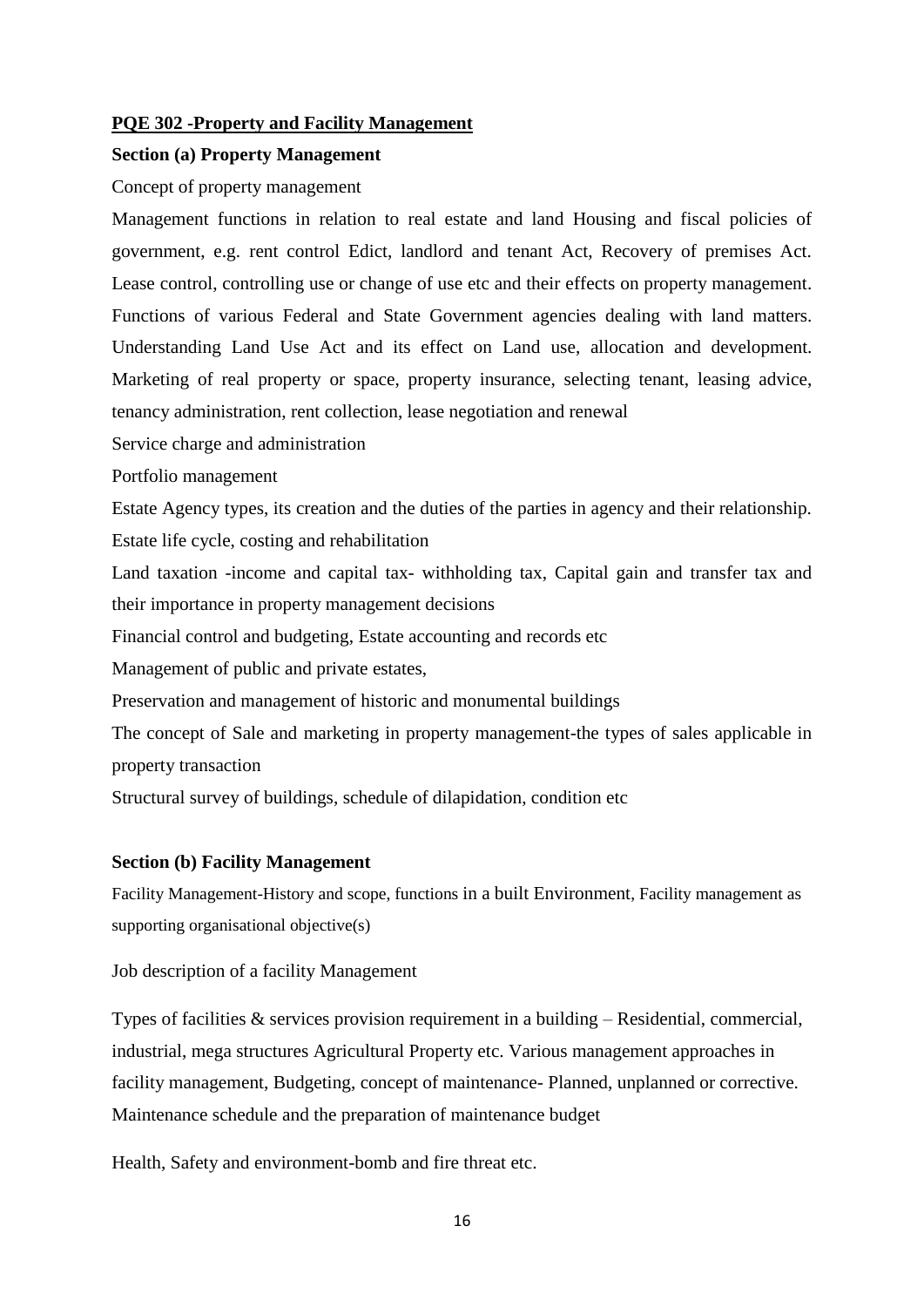Managing people, staff and clients, Outsourcing and in-house staff, sustainability-use of resources and technology, waste management and fleet management.

Post occupancy evaluation

Space management

Outsourcing and contract administration

*RECOMMENDED TEXTS*

*David Martin (2006)A-Z of Facilities and Property Management, Thorogood Publishing*

*Keith Alexander (2003) Facilities Management-Theory and Practice edited SPON press*

*Wes McGregor and Danny Shiem- Shin Then (2003) Facilities Management and management of Space, Butterworth Heinemann*

*Wolfgang F.E Preiser and Jacqueline C. Vischer (2005)Assessing Building Performance (Edited) AP Elsevier* 

*Victoria Edwards and Louise Ellison(2004) Corporate Property Management, Balckwell Publishing*

*Sam A. Kubba (2008) Property Condition Assessment McGraw Hill*

*G.O Olayonwa Property Management-Principles and Practice*

| Chika Udechukwu | <b>Real Property Management</b> |
|-----------------|---------------------------------|
|-----------------|---------------------------------|

*Michael Thorncroft Principles of Estate Management*

Douglas Scarrett Property Asset Management

#### **PQE 303 - Applied Valuation 1 (Land & Building)**

- Valuation of specialized properties-. Various purposes for which specialized properties can be valued. Non statutory valuation e.g. developmental valuation rental, mortgage, insurance, sales and purchase, going and gone concerns valuation and balance sheet, farming etc. Valuation of allowance for future capital sum, Valuation of varying leasehold incomes. Concept and calculation of premium, Marriage value, Cost in use, surrender and renewal of lease, Rental control laws and its effect on properties values. Concept and the procedures involved in statutory valuation-Compensation, insurance, mortgage, rating, probate, way-leaves etc.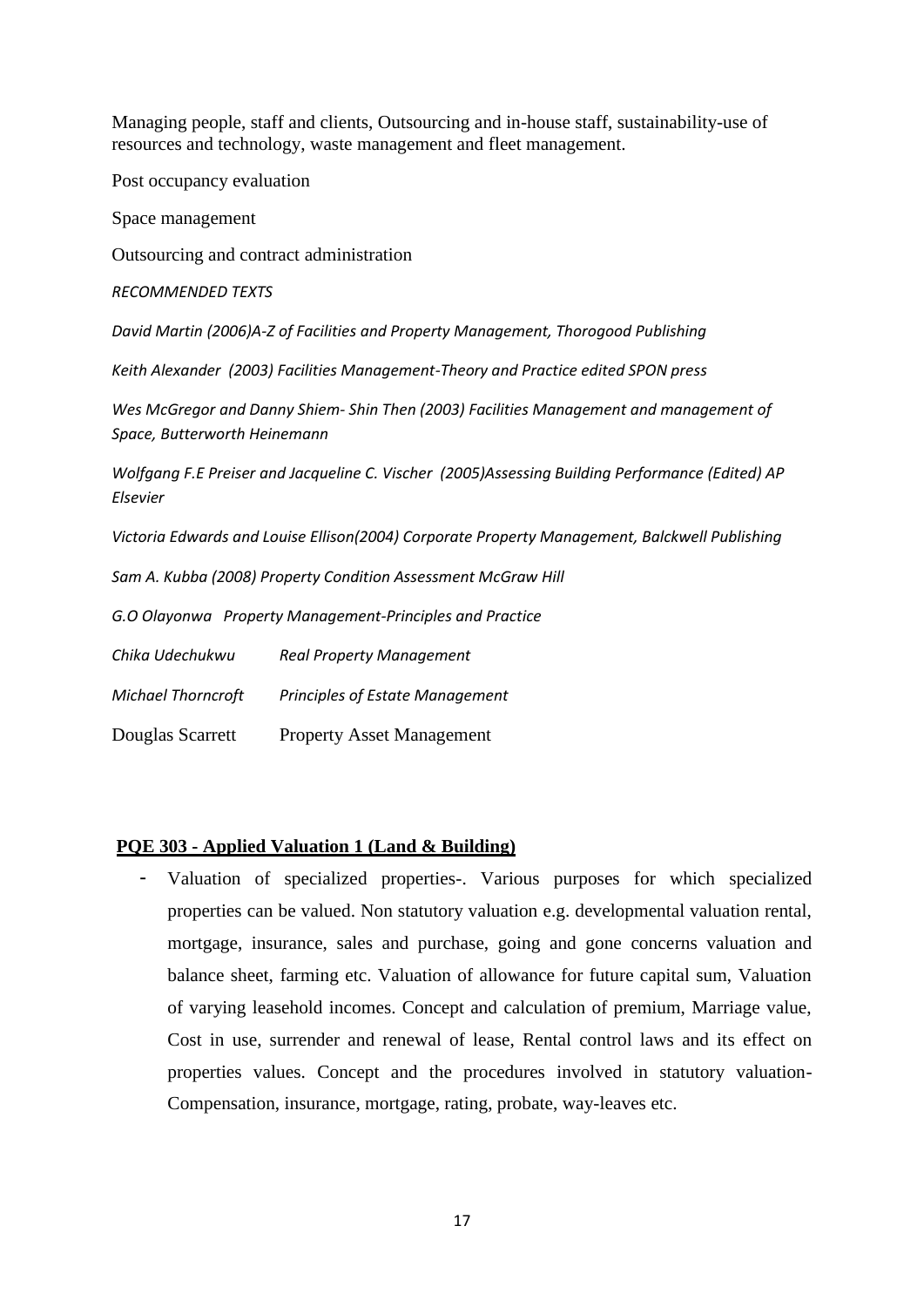- Appraisal techniques -Cash flow techniques and cost benefit analysis technique, Equated yield, Rational, Real Value, stochastic, Decision Tree, The Risk Adjusted discounted Rate Technique. Effect of Land use Act of 1978 on valuation practice.
- Environmental valuation, wetland, contaminated land, oil spills, landfill sites etc. methods- Contingents methods, Hedonic, Travel Cost etc. valuation of mineral resources-royalties, surface rent, minimum rents and all interests therein. Valuation of timberland or woodland and forest resources.

Recommended Texts

| Ogunba A.O                                                                                        | Property valuation                                     |  |
|---------------------------------------------------------------------------------------------------|--------------------------------------------------------|--|
| Olayonwa G.O                                                                                      | <b>Property Valuation from Methods to Applications</b> |  |
| Wyatt Peter (2013)                                                                                | Property Valuation 2 <sup>nd</sup> Ed, Wiley-Blackwell |  |
| Michael Blackledge                                                                                | Introducing Property valuation                         |  |
| G O Udo                                                                                           | Model building in property valuation                   |  |
| Nigel Enever & David Isaac (2002) The Valuation of Property Investment $6^{th}$ Ed Estate Gazette |                                                        |  |

*Andrew A. Baum, Nick Nunnignton and David Mackmin(2011) The Income Approach to Property Valuation*

*Land Use Act 1978*

#### **PQE 304 –Applied Valuation 11 (Plant & machinery)**

#### **Section** A: **Industrial History**

Industrialization in Nigeria during the colonial era and post-independence

The history of industrialization in Nigeria since about 1900

The basic developments in industrial production method and technology, the pioneers and investors involved- the possible causes and actual consequences of such developments.

#### **Section B: Industrial Economics**

- (a) General background to capital investment in industry. This looks at National income and expenditure and at the importance of investment for economic growth, and the general factors determining its size.
- (b) The Location of Industry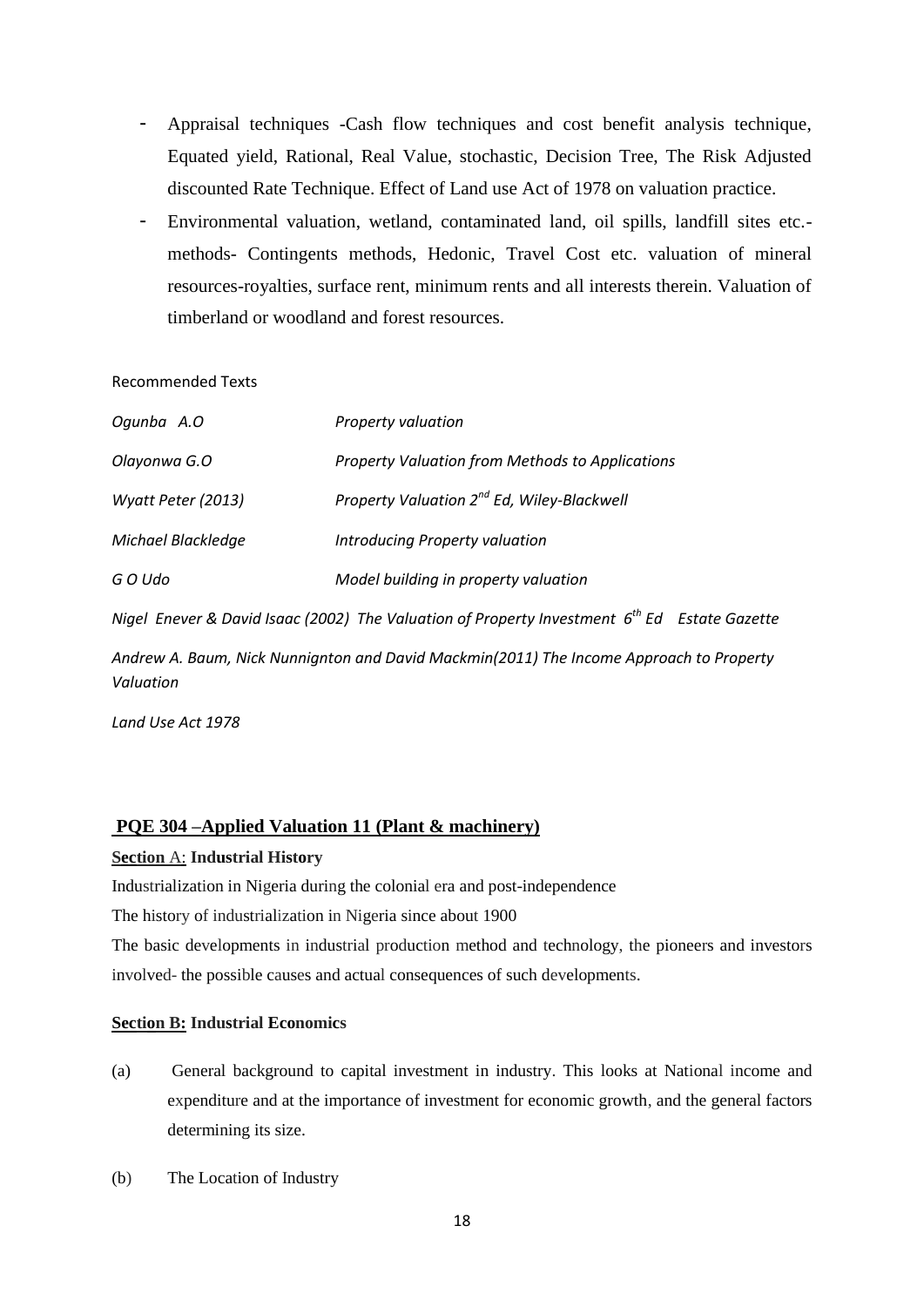Students should examine the factors determining the location of industry. These result in industrial concentration which gives rise to problems of urbanization and regional imbalance:

- (i) The advantages and problems of urban areas e.g. Agglomeration economics, urban decay; health and housing, unemployment and transport difficulties.
- (ii) Regional policy on location of industries
- (iii) Political consideration in the location of industries.
- (c) Financing industrial development

Students will be expected to know the link between the theory of the rate of interests, the price of investment assets in general, and the levei of real investment, especially in plant and machinery.

:....-

The investment decision of the business organization, whether a private firm or a public body, should be studied. This requires knowledge of the usual method of investment appraisal, e.g. DCF, NET PRESENT VALUE (NPV), Internal Rate of Return (IRR) together with Cost-Benefit Analysis (CBA).

The cause of inflation, government policy to cure inflation and effects of such policies on investment decisions should be studied. The effects of inflation on the value of plant, machinery and stocks, and on the accounting methods of dealing with such effects.

The topics should be examined in the light of elementary economic theory. Credit will be given for relating actual situations to this theory. For example the investments in paper mills, petrochemical industry, steel industry etc. in Nigeria. It is not essential for candidates to have specialists' knowledge of such industries outside Nigeria.

#### **Section C: Industrial Process**

Candidates will be expected to have a general knowledge of the more common industrial processes, the basic types of plant and their application together with the various factory services required by industry.

Candidates will be examined on their knowledge of the structure of industry and the characteristics and requirements of its various divisions.

An understanding of the different techniques required for mass production, small production runs and individual products are essential. The need of industry for skilled, semi-skilled and unskilled labour is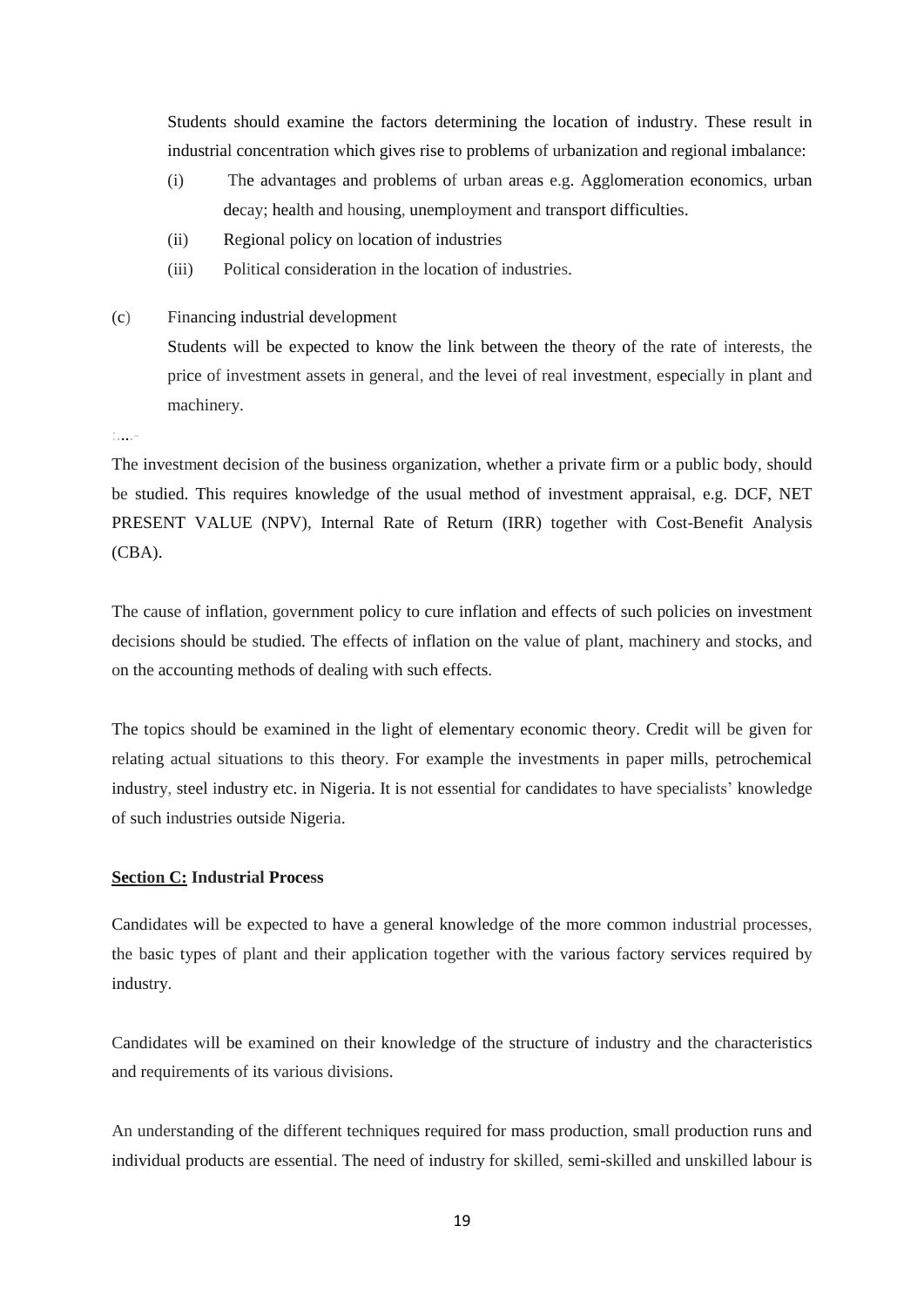to be considered, together with the requirements for and the effects of technological progress and automation, including their relationship with obsolescence.

This section of the syllabus will be restricted to general processes and candidates will not be examined on he detailed production methods of specific items or specific chemical processes. Candidates will be expected to be familiar with the production sequences, raw material and plant requirements of processes which fall within the broad categories of industry listed below:

- **•** Textiles
- Iron, Steel and non-ferrous metal production
- Metalworking
- Chemical and petrol-chemicals
- Plastics and Rubber
- Paper and Board making
- Garment and shoe manufacture
- Food and Drinks
- Electrical and Electronics
- Printing and Publishing
- Construction Materials Industry
- Sugar and Alcoholic production
- Furniture and Timber
- Ceramics, Glass and Mineral Production
- Paint production.

Candidates will be expected to known the function of, and general application of, machinery not necessarily found in continuous production lines such as machine tools, plastics machinery, woodworking and sheet metal machinery. Methods of inventory taking and presentation are very much a matter of personal preference, but the content requirement of an inventory, which is either to be presented to a client or which will form the basis of a valuation, must be understood, and candidates may be asked to compile an inventory of the machines which they expect to find in a specified industry like paper or sugar production industry.

#### **Section D: Valuation Process**

#### *(1) Property*

This syllabus is designed to test a thorough understanding of the reasons why valuations are required by industry, and the principles involved in carrying out such valuations.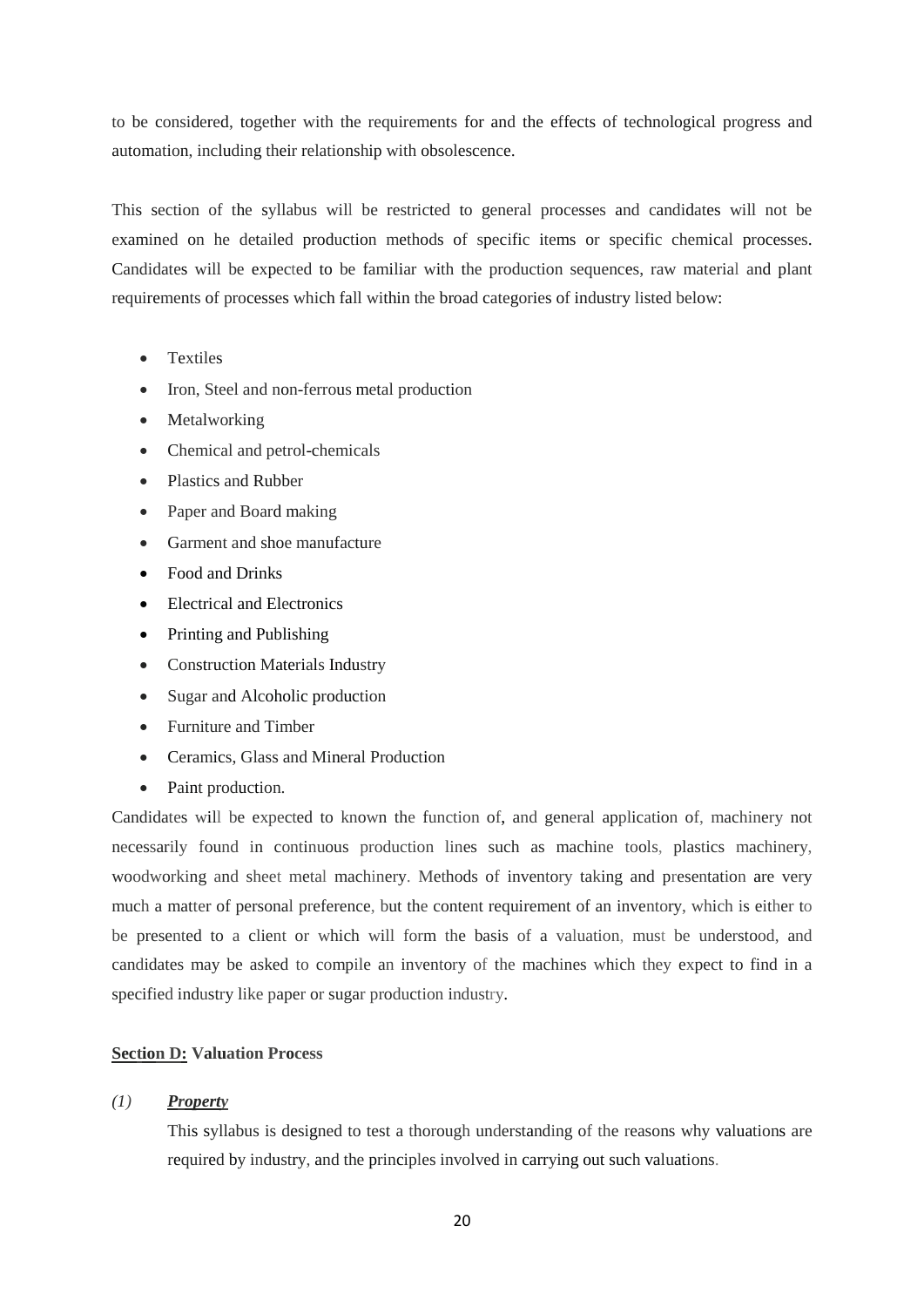Although candidates must be familiar with the broad principles of industrial property, the emphasis will be placed on the principles and practice of valuation of plant and machinery.

#### *(2) Principles*

Candidates should have a good background knowledge of the growth of industry in Nigeria, and the reasons why certain industries have tended to be concentrated in specific areas of the country, e.g. petro-chemicals in Warri and Port-Harcourt, Sugar production at Bactia and Numan, paper products at Jebba, steel production at Aladja and Ajaokuta, Textiles in Kano and Kaduna etc .The effects of the factory Acts and Health and Safety Regulations in Nigeria on the valuation of plant and machinery.

An understanding and physical factors affecting the value of plant and machinery is required, including their age, obsolescence, condition, layout and situation, and the availability of labour. The effects of a change in the relationship between the economic and physical life of plant and machinery should be appreciated. Candidates should be aware of the various Government grants and incentives, which are available.

#### *(3) Practice*

Candidates will be expected to know the methods to adopt in valuing plant and machinery and industrial building for insurance financial and market purposes, and the needs of the client, adviser or authority in each case. In this connection, candidates are expected to study the NIESV Guidance Notes and background papers on Asset valuations. There should be an awareness of the need for the apportionment of property Values between land, buildings and fixed plant.

The Law on compensation for compulsory purchase (Land Use Act No.6 of 1978) and Nigerian Planning Laws should be studied with emphasis on the work of the plant and machinery Valuer, including the preparation of disturbance claims and the methods to adopt in the case of a total extinguishment of a business.

The effects of national taxation on plant and machinery Valuations should be understood and in particular the requirements and methods to be adopted for Capital Gains Tax, Capital Transfer Tax and probate purposes.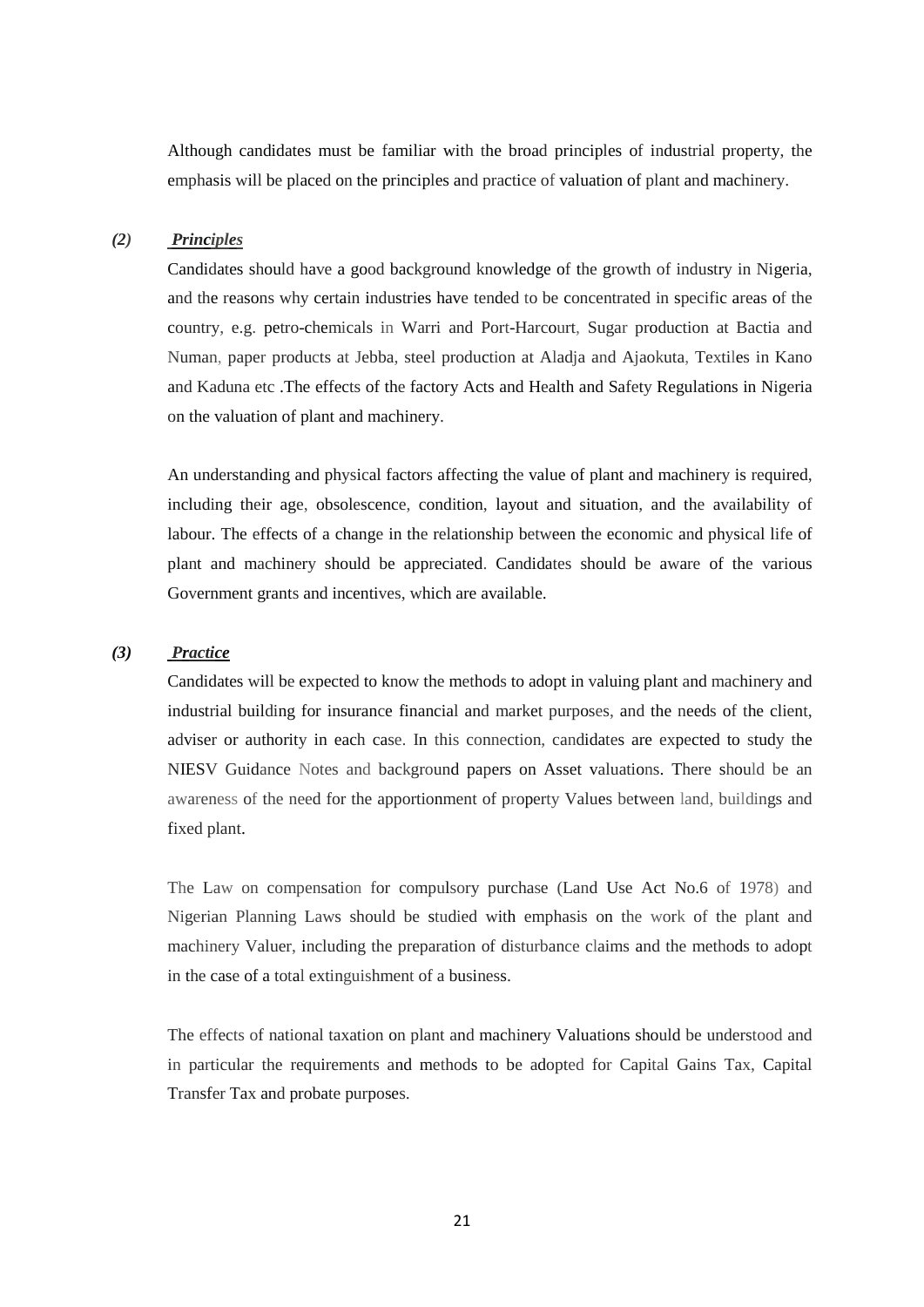Candidates should be familiar with the law on the rating of plant and machinery, including knowledge of leading cases and the Plant and Machinery order, together with the interaction with the valuation of Land and building.

There should be a working knowledge of the various methods of disposal of industrial property and plant and machinery, including private treaty sales, auctions and tenders. A study of auction laws in Nigeria should be "made and also accounting and conditions of sale and duties of receivers and liquidators.

Knowledge of rating laws in .various parts of Nigeria will be expected of students assessing in respect of industrial and commercial property together with an understanding of broad principles of consequential loss insurance.

What are the insured's intentions and requirements?

Tenants' obligations to insure by reference to lease conditions, examination of policies, the specification, clauses and insurance plan to ascertain the basis of cover and all other relevant information.

- Indemnity and Re-instatement bases of value
- Systematic taking of inventory of plant, machinery etc., and other contents (excluding stock-in-trade)
- The special problems of obsolete and obsolescent plant, and technological changes
- Valuation of patterns, drawings, jigs, fixtures, dies, moulds, special tools, templates, press tools, artwork, negatives, litho plates, printing standing matter, etc.
- Limitations imposed by the insurance clauses of indemnity or re-instatement
- Valuation report and summary on especially the scope of the exercise
- Projections for inflation: The special (85%) condition of Average escalator clauses, valuation linked scheme, notional re-instatement value scheme.

#### **(5) Loss** *Claims Assessment and Settlement*

Candidates are expected to have in-depth knowledge of all aspect of loss assessing and claim settlement relating to industrial property and should be fully conversant with the functions of the loss assessor and loss adjuster.

#### *The* **Loss** *Adjuster's Role*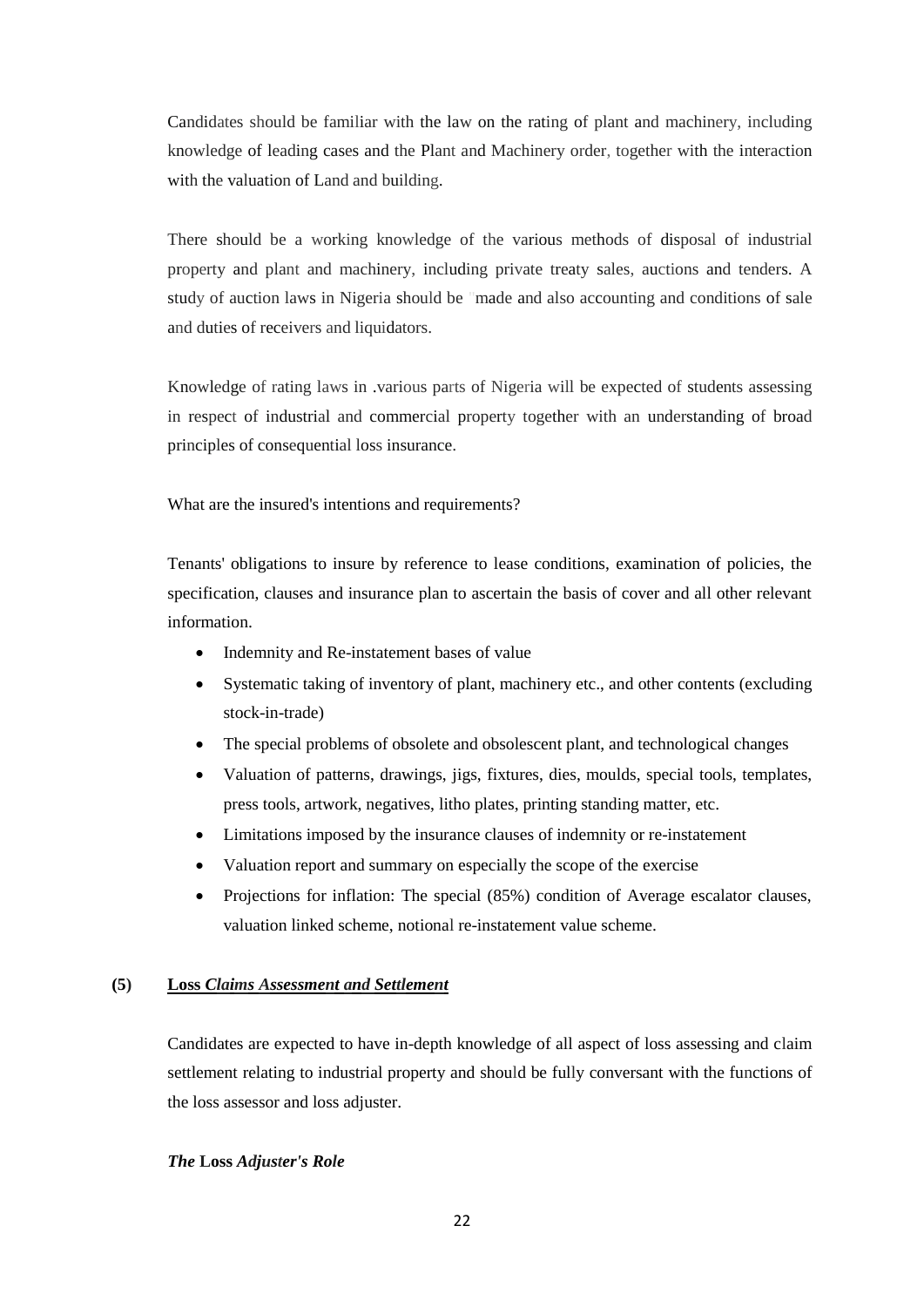Appointment by the insurers or Lloyds underwriters

Function to establish that the loss is within the scope of the policy/policies.

Functions to see that steps are taken to minimize the material damage loss and to direct the insured accordingly

Concerned with, and reports to the insurers on the circumstances giving rise to the claim and the causes, factors affecting the spread and sopping of the damage, nature and extent of the damage, recovery aspects against third parties value at risk.

Preliminary, interim and final reports, fees

#### *The Loss Assessor's Role*

Appointment by the insured

Function to co-operate with the loss adjuster and the insured to minimize the material damage. Similar function in respect of business interruption if these is a consequential loss policy.

Function to advice the insured if there is no consequential loss policy. Formulation and presentation of claim for material damage in collaboration with the insured. Onus of proof collection of data for inclusion in claim, submission of claim Negotiating a settlement with the loss adjuster,

- (iii) Extensions the special perils
- (iv) Indemnity policies
- (v) Reinstatement policies, declaration policies. Optional clauses and mandatory regulations
- (vi) Sum insured
- (vii) The average clause and the special condition of average (85%)
- (viii) Policy "Excess" voluntary and compulsory
- (ix) Settlement of disputes

#### (Lc) *Other Insurance Policies*

- (i) Sprinkler leakage
- (ii) Engineering breakdown, e.g. boiler plants, lifting equipment, etc
- (iii) Theft
- (iv) Motor
- (v) All risks.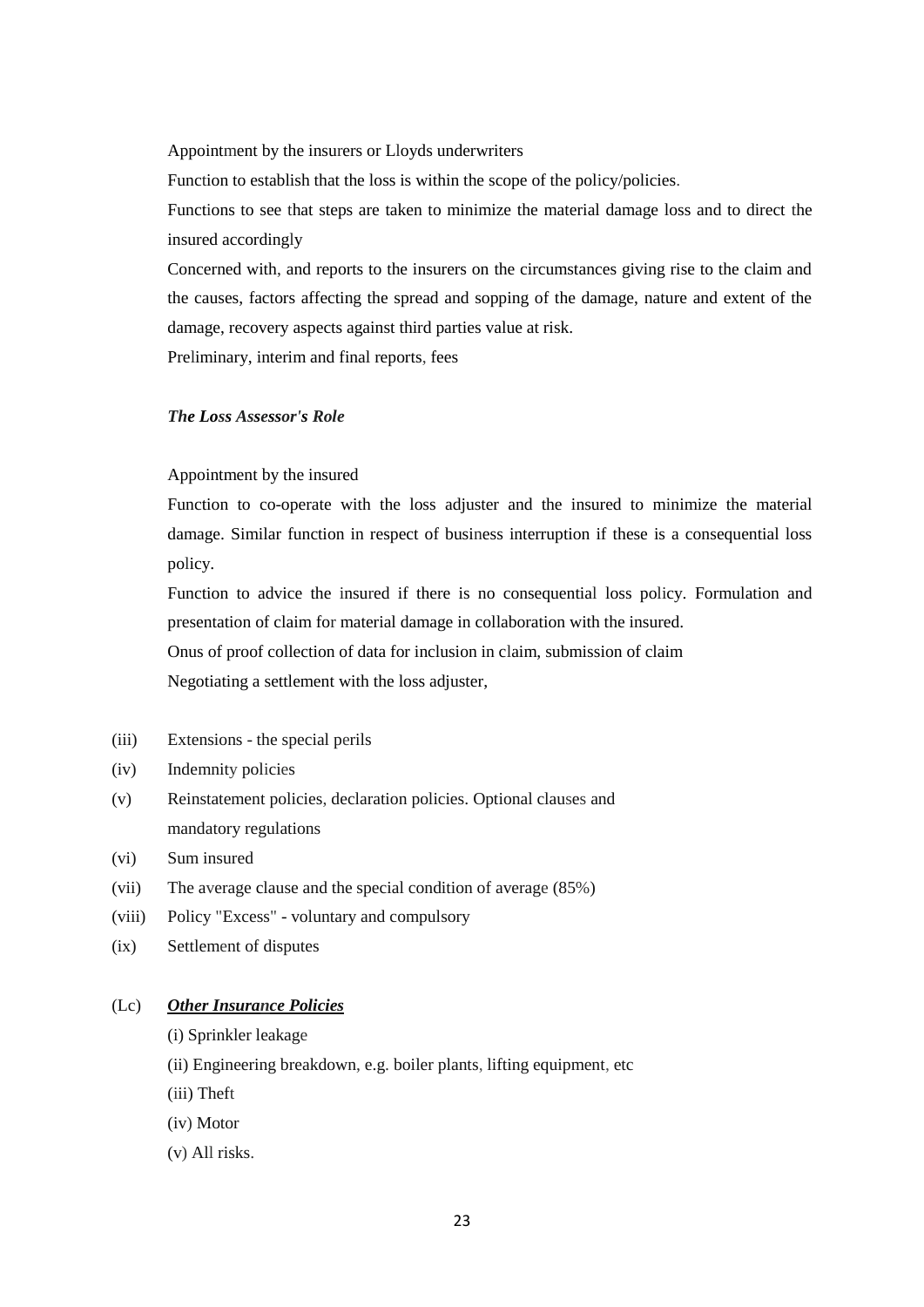#### *(2) Classification* **of** *Risk*

The classification and technicalities of risk and safeguards which can be taken need to be studied in broad principles only. First loss insurance should be understood.

- (2a) Fire hazards and fire protection
- (2b) Rating and Classification of risks
- (2c) Principles of 'first loss" insurance policies especially in relation to architects, surveyors, 'and consulting engineers' fees and the costs of debris removal.

#### *(3) The Insurance Market*

Risk Management and the function of the insurance broker in the context of this syllabus should be studied in depth. A basic understanding of the workings of the insurance market in respect of industrial buildings and plant is required.

Insurance companies in Nigeria, Lloyd's underwriters, NICON and Nigeria Re-insurance, Insurance Agents, Insurance brokers and Risks management.

#### *(4) Fire insurance Valuation*

Fundamental knowledge is required in respect of the way valuation for fire insurance purposes are undertaken from receipts of instruction to presentation of the valuation to the Client. All factors which may affect a valuation and the consequences of inadequate insurance amount must be fully understood.

In this context, property is understood to have its widest meaning and includes plant and machinery, other contents and stock-in-trade.

Emphasis should be on industrial insurance but candidates will be expected to have a general knowledge of all perils insurance matters, including the commercial and domestic ones.

This paper is not intended as a test for insurance experts. The questions will be designed to prove a good general knowledge of insurance principles so far as they are applicable to a Valuer as agent or assessor.

Candidates should have knowledge of leading cases, supporting principles, of insurance documents normally in use and their purposes. As much as possible Nigerian cases should be cited, but where relevant British cases can be cited.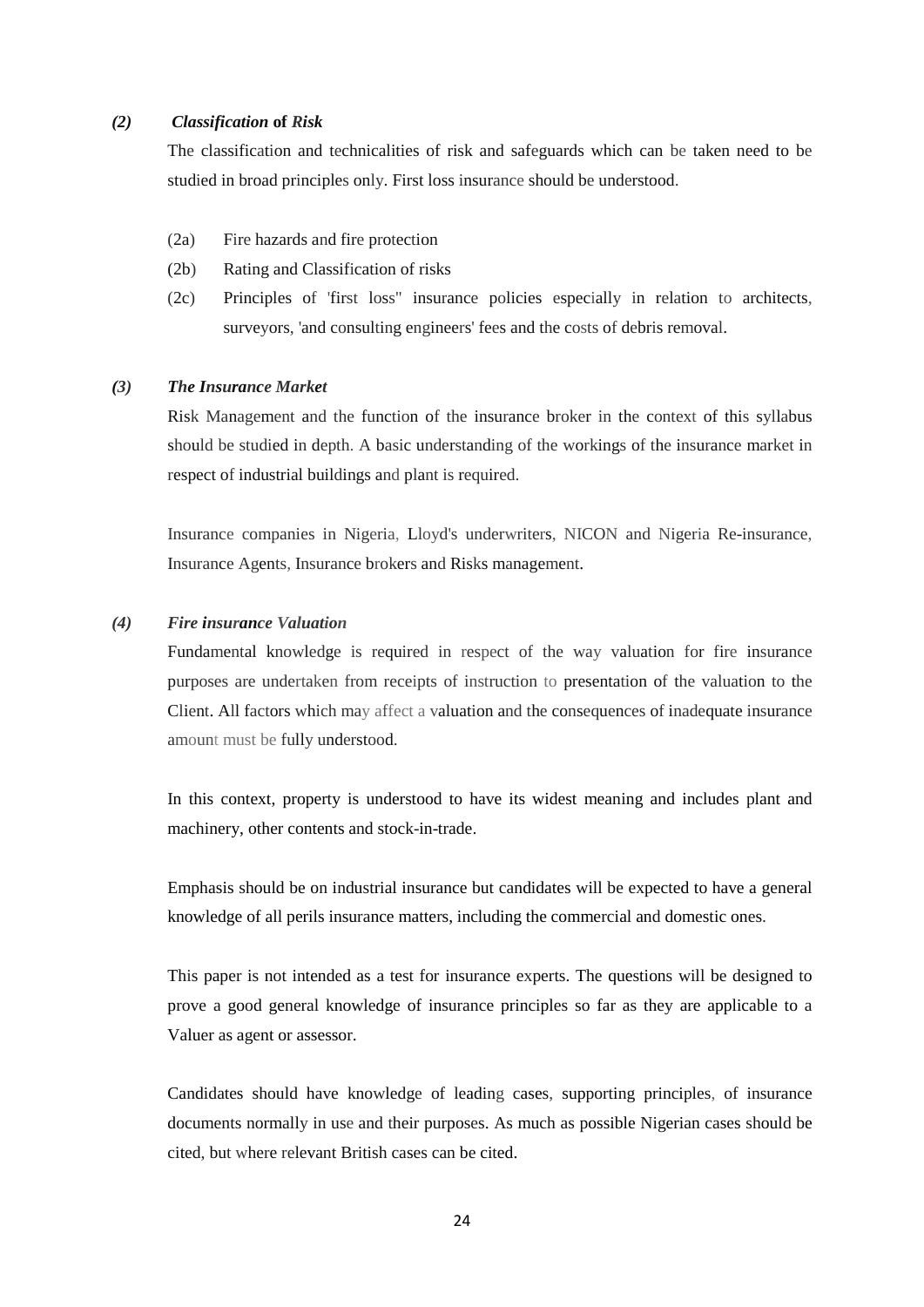#### *(1) Legal Principles and the Fire Policy*

Candidate will be expected to be familiar with the fundamental principles, legal concepts and terms relating to insurance of industrial building, plant, and stock and materials-in-trade. Candidates will be examined on the general content of the industrial fire insurance and the causes- Conditions and memoranda. Candidates will be expected to have in depth knowledge of their interpretation and implication.

#### **(La)** *Legal Principles*

- (i) The Insurance contract the Policy
- (ii) Utmost good faith and material facts
- (iii) Insurable interest: what property may be insured and against what perils.
- (iv) The principle of indemnity
- (v) Contribution
- (vi) Subrogation
- (vii) Co-insurance
- (viii) Proximate Cause

#### **(lb)** *Fire Insurance Policies*

- (i) The Standard Fire Policy, specification and plan having regard to the type of cover required and the provision of cover for buildings, plant, machinery, stock, money, personal effects and all other contents.
- (ii) Exclusion

Adjustments for wear and tear and betterment, Salvage realization, Indemnity settlements Additional payments under the extension clauses and memoranda including the re-instatement reserve, the public authorities clauses, removal of debris, architects, quantity Surveyors' and consulting engineers fees.

Value at risk and the application of average, Claim and acceptance forms, ex-gratia payments, recovery of uninsured losses, assessors' fees

#### **(6)** *Consequential Insurance and Claims*

It is intended that the consequential loss should be considered in broad principles only. The general contents and, intention of the policy and general approach towards compiling a claim should be understood.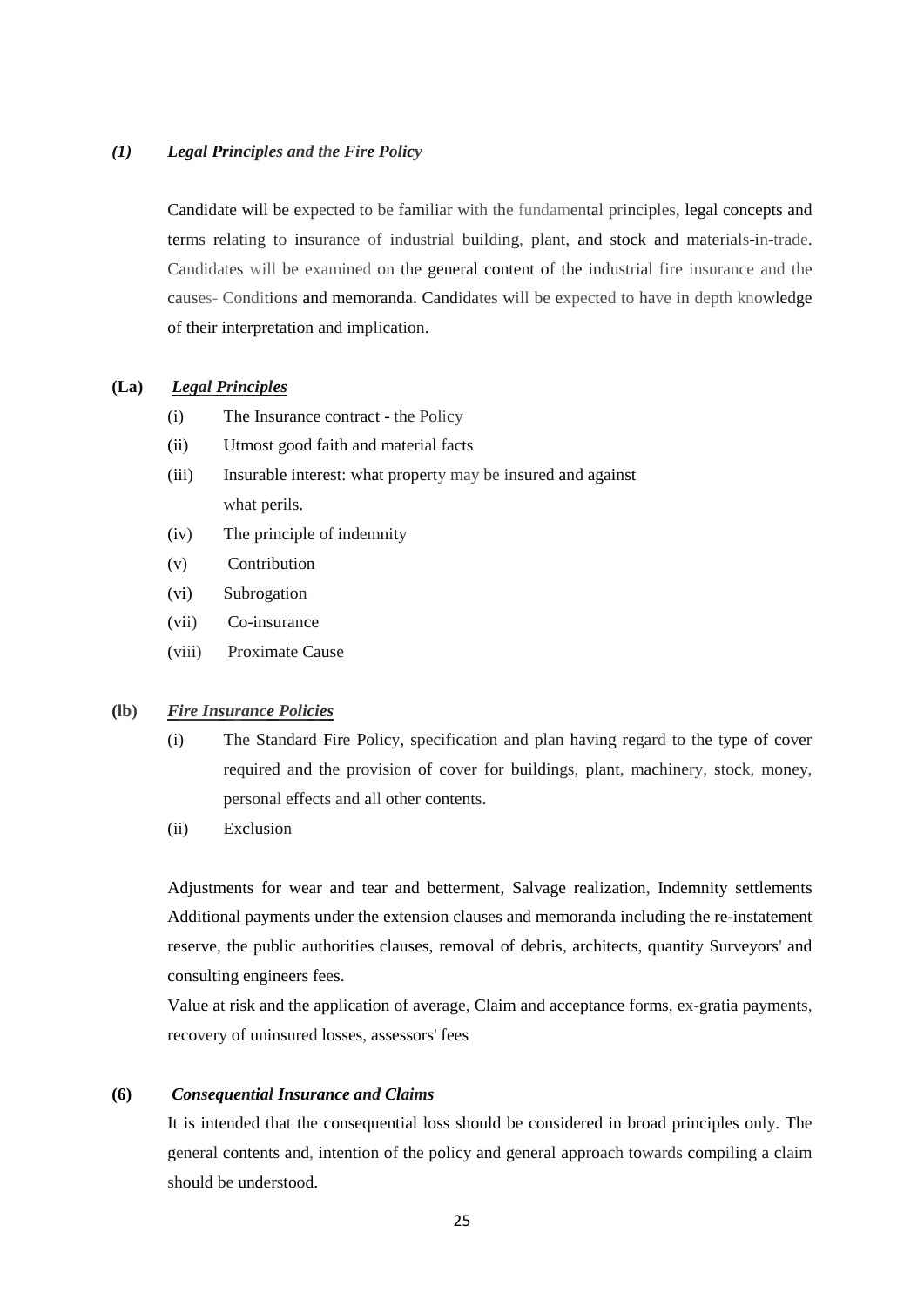#### **(6***a) Theory*

Business principles, effect of reduced turnover on earning capacity, variable charges, standing charges, net profit, seasonal fluctuations in turnover,

#### *(6b) The Policy*

The scope of the standard policy and specification, gross profit – standing charges and net profit basis, gross profit-difference basis, wages-dual rate basis, wages-pay Toil basis (including the statutory obligations of employers under the contracts of employment and redundancy payments Acts). Increase in cost of working. Auditor's charges, policy definitions: Turnover, rate of gross profit, annual turnover, standard turnover, rate of wages, indemnity period, specified working expenses. Special circumstances clause, other policy types- Special perils and extensions, including failures by suppliers and failures by public utilities

The sum insured, including the adequacy of the Indemnity period, Average clause.

#### *(6c) Loss Settlement*

Initial claims procedure, the loss assessor and loss adjuster, role of auditor/accountant in preparing claims, examination of trading account and balance sheet, estimating\the reduction in turnover, adjustments for upward or downward trends in turnover or prices, increase. in cost of working, residual values, calculating the loss, savings in standing charges and wages, application of average.

#### *RECOMMENDED TEXTS*

*M.A Bello Guide to Plant and machinery Valuation*

*Nigel Enever & David Isaac (2002) The Valuation of Property Investment 6th Ed Estate Gazette*

*Godson Ifediora Plant and Machinery valuation John Umeh Plant and Machniery Valuation Godson Ifediora Appraisal Framework*

#### **PQE 305- Legal Studies III**

Legal concept of Land

Doctrine of Estates

Concept of property rights and types of interest in land-Lease, Tenancy, license, Easement and other rights and interest in Land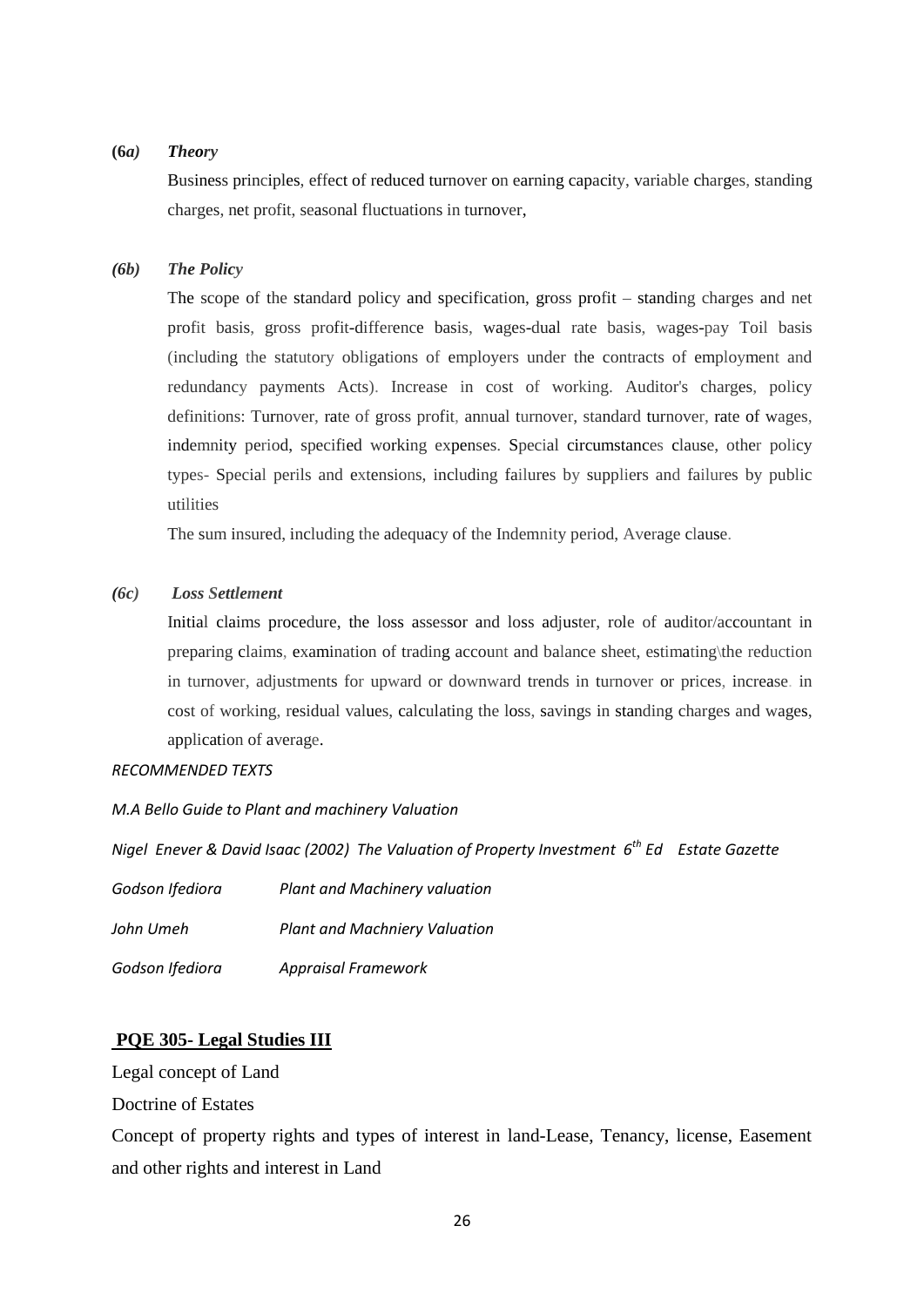Concept of ownership of land and types Land tenure system Principles in sales, assignment, pledges and mortgages in common law and equity Registrable instruments and importance of Land Title Registration Land Use Act of 1978 and its implication on Land transaction in Nigeria Land reform in Nigeria Law of Agency *RECOMMENDED TXTS James Barnes Law for business J.A Omotola ed land Use Act Nweke Umezuruike Land Use decree 1978 A critical Analysis Principles of Estate management Michael Thorncroft Introduction to Estate Management Chika Udechukwu Elements of Estate Management and property valuation Sunday olajide et al*

#### **PQE. 306 –Information Technology in Real Estate**

Overview of Information and data

Overview of Computer- evolution, types and classifications- Computer Hardwarekeyboard, printer etc, storage system, input and output system. Computer Software-utility and operating system, users interface. Application software in business and Estate Surveying and Valuation- Spreadsheet, Access and Data base management system and their Application in Real estate Application of Computer to Property Valuation and Investment Appraisal, Portfolio management, Performance Measurement and Investment Information, risk analysis etc Principles and Application of Geographic/Land Information System.- Decision Support Systems (DSS) and Real Estate, Artificial Intelligence (AI) and Expert Systems in DSS, Geographic Information System, Land Information Systems and GIS application software e.g. Arch Info, Arch GIS etc and

Spatial Analysis

Uses of Internet in Estate Surveying and Valuation- Internet and Intranet communication and uses in real estate business - [and M-commerce](http://www.cem.ac.uk/bboard/studymat/#a7.2), E-Business, E-Commerce and E-Estate.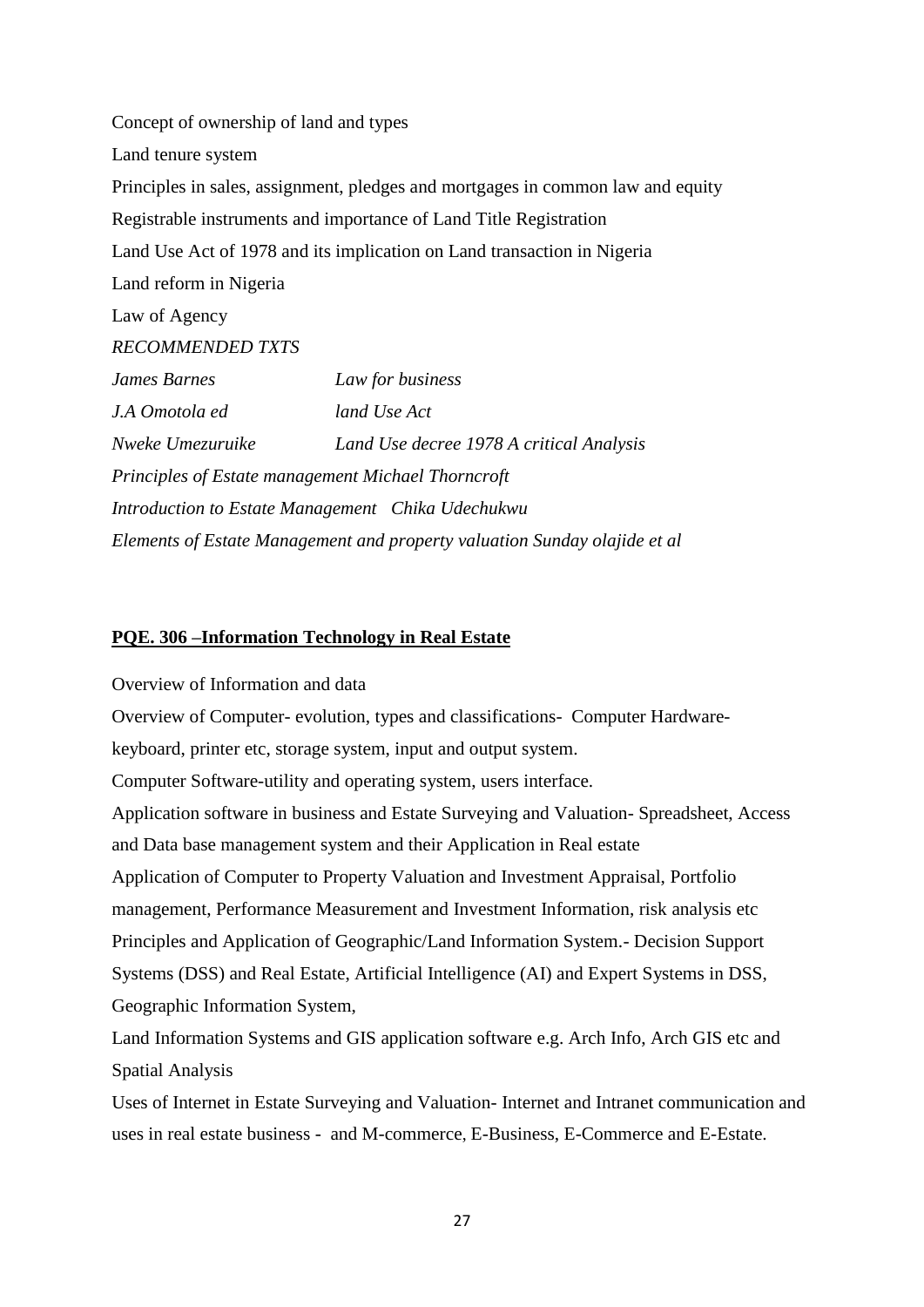Desk-top publishing (DTP) - Use of design and graphics software to produce high quality charts, diagrams and figures for reports. Statistical application- SPSS etc

#### RECOMMENDED TEXTS

A computerized Approach to Real Estate Practice in Nigeria Ibimina Kakulu

#### **PQE307- Project Management**

Project and Programme Management-, philosophy, history, definitions

Understanding of basic terms-project, programme, project management, project manager.

Major project management models-Traditional, Pure, Matrix; Critical concepts- project life cycle, performance measurement/metrics, etc;

Projects vs. products; Project planning & control-techniques/ methods, Tools & software e.g. MS Project Planner, etc.

Critical Path Methods- GAM.

*RECOMMENDED TEXTS*

*Project Management in Property Development M.A bello & C.A Agbatekwe*

#### **PQE 308 -Building Construction III**

Construction Materials-timber, metals (ferrous & non-ferrous), concrete, glass, plastics (thermal insulation and their applications, Thermosetting, etc); Cast stone, asbestos asphalt and bituminous fleets, glass, steel, aluminium and other metals.

Glazing-material and techniques- Finishes-hard, soft; nature/characteristics, types, uses, sources, etc Components-types, specification/make, characteristics, etc.

Waste Management-definitions, common waste types (domestic, agricultural, industrial), Equipment used in housing/ other premises e.g. chutes, etc.

Maintenance-basic principles, definitions, standards (BSI, etc),

Types of maintenance-planned, preventive, corrective etc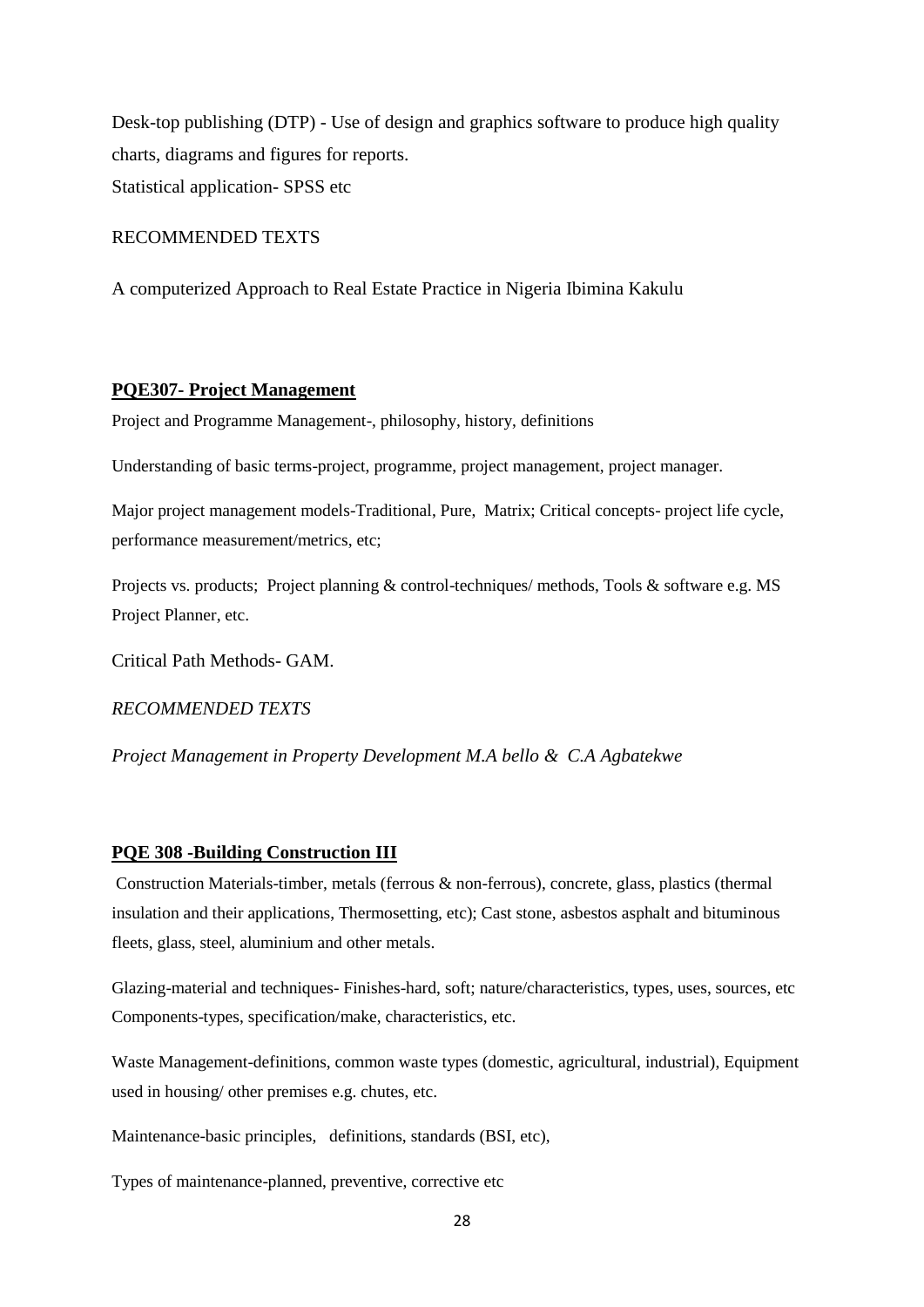Maintenance budgeting and planning

Concepts of life cycle, Standards/specifications, etc.

Source of water supply –cold and hot, and distribution and Water treatment

Drainage- material etc Sewage and waste disposal-sanitary system, fire safety installation and fitting, elevators electric stairways and water works, ducts chutes.

RECOMMENDED TEXTS

Roy Chudley and Roger Green Building Construction Handbook

# **Professional Practice Examination**

# **(PPE)**

# **General information**

#### *Syllabus for the Professional Practice Examination (PPE)*

- l. Candidates are expected to have a thorough knowledge of professional practice in all departments of Estate Management necessary for the training of an Estate Surveyor and Valuer.
- 2. The approved examination shall be made up of two papers-
	- Paper one- Test of knowledge and proficiency of candidates in the principles and practice of Property Valuation- land and building and plant &machinery. The questions in this section shall be compulsory for all categories of candidates.
		- Paper Two **-** Section two shall cover broad areas of professional practice. Candidates would have opportunity to select questions of their choice to answer.
- 3 The details of the syllabus are set out below: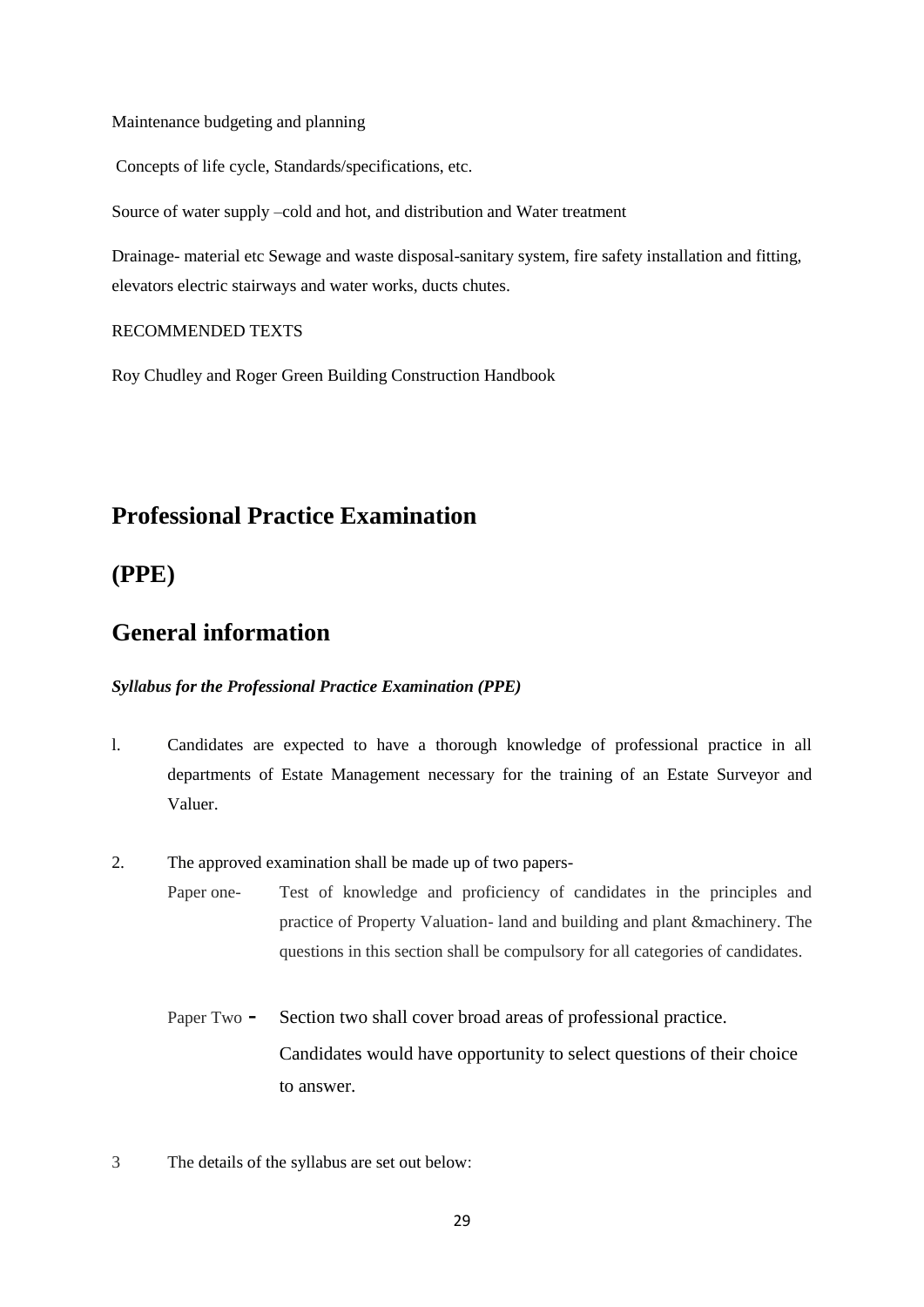Paper One- as stated in PQE303 and PQE304

.

Paper Two- The professional ethics and professionalism.

- Principals and clients relationship
- Professional office organization  $\sim$  small: medium and big offices  $\setminus$
- Acts of professional negligence.
- Estate Surveyors and Valuers Registration Board rules affecting professional practice
- Relevant practice laws ~ Land Use Act, National Housing Policy, National Construction Policy, Capital Gains Tax, Value Added Tax (VAT), Town and County Planning Act, Rating Laws, Rent Control Laws, Highway regulations etc.
- Knowledge of foreign bodies to which the Institution is affiliated.
- Knowledge of the structure of The Nigerian Institution of Estate
- Surveyors and Valuers
- Requirements for qualification as an Estate Surveyor and Valuer.
- Knowledge of and the structure of APBN (Association of Professional Bodies of Nigeria)
- Professional Report writing  $\sim$  essentials of a good report, styles and methods of report writing, structure of a report and the various purposes for which a report is required.
- The Estate Surveyor and Valuer and his roles in public and private sector of the economy.
- Project co-ordination and control: contract procedure and management
- Arbitration and settlement of disputes.

Expert witness, uses of valuation guidance note, proof of evidence of valuation,

Employability skills and commercial awareness, valuation process and market analysis.

Issues affecting the profession e.g government policies and legislations

Human resources management including strategies of Modal administration, roles of administration and problems solving techniques

Office and resources management

Entrepreneurship in real estate